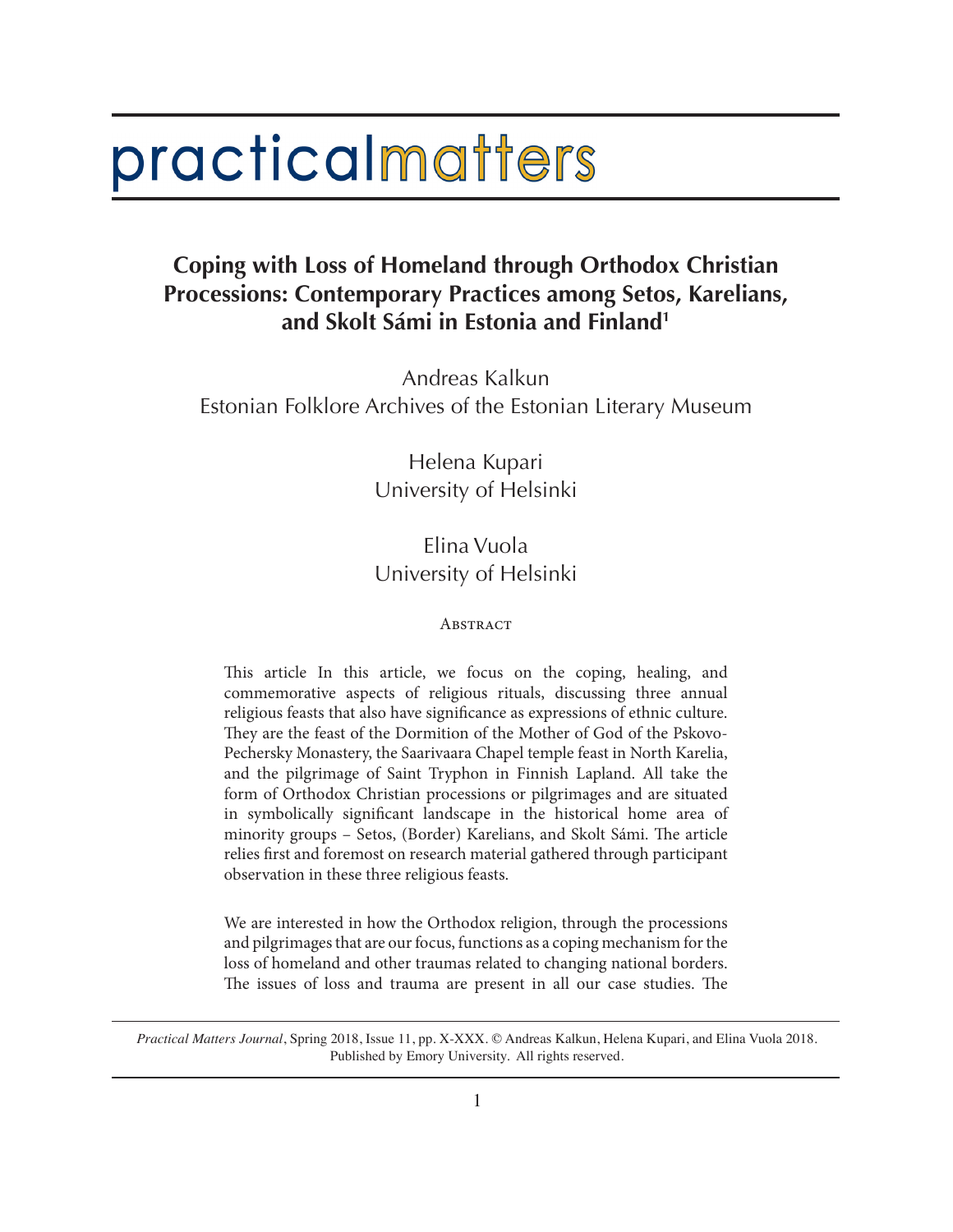three religious feasts express hardships related to (forced) migration and minority identity in concrete and visible ways. Our analysis demonstrates that the Orthodox religion continues to function as an important source of ethno-religious identity among Setos, Karelians, and Skolt Sámi. All three feasts take place in symbolically significant locations and help members of these minority groups reconcile the traumatic events of their past with the present-day situation. In all three processions national and ethnic identity is emphasized through concrete means. These include traditional clothes, food, objects, and customs, use of the local language and colloquialisms, non-religious ethnically inspired program, and the presence of respected elders. Through these markers, the groups assign special meanings to the rituals, asserting their identities. Ultimately, these practices are precisely what turn the feasts into manifestations of Seto, Karelian, or Skolt Sámi Orthodoxy.

#### *Introduction*

Over the course of the past century, Europe has gone through several turbulent periods of change, during which national borders have been redrawn and peoples have been forced to move – in search of a better life, to preser during which national borders have been redrawn and peoples have been forced to move – in search of a better life, to preserve their identities, or even to survive. The two world wars and the fall of the Soviet Union are prime examples of such tumultuous times. They catalyzed border changes and waves of migration among many European nations and communities. All these events led to major transformations in the territorial composition of Russia, with repercussions for the surrounding areas. In this article, we discuss three peoples that inhabit or have traditionally inhabited the borderlands between the Russian Federation and two of its western neighbors, the republics of Estonia and Finland. The commonality between these minority groups – Setos, (Border) Karelians, and Skolt Sámi – is that, unlike the majority of Estonians and Finns, they are historically Orthodox Christian by religious affiliation. Furthermore, the living conditions of all groups have been drastically affected by Russo-Estonian and Russo-Finnish border changes over the course of the twentieth century.

The two nations and three peoples this article is concerned with are all linguistically related. Finnish, Estonian, Karelian, and Seto are all Finno-Ugric languages of the Balto-Finnic branch. The Skolt Sámi language is also counted among the Finno-Ugric languages.<sup>2</sup> The special status of the Sámi as an indigenous people is recognized in the Finnish constitution. Setos, however, declared themselves a people distinct from Estonians only as late as 2000. Russia acknowledges Setos as a separate minority people, but Estonia has not granted them this status. Also Karelians have a similar status in Russia; in Finland they have not sought such recognition. In both Finland and Estonia, neighboring peoples speaking kindred languages have been considered 'kinsfolk.' In fact, Finns have traditionally regarded Karelian as a form of Finnish, whereas Estonians have viewed the Seto language as a variation of the South-Estonian dialect.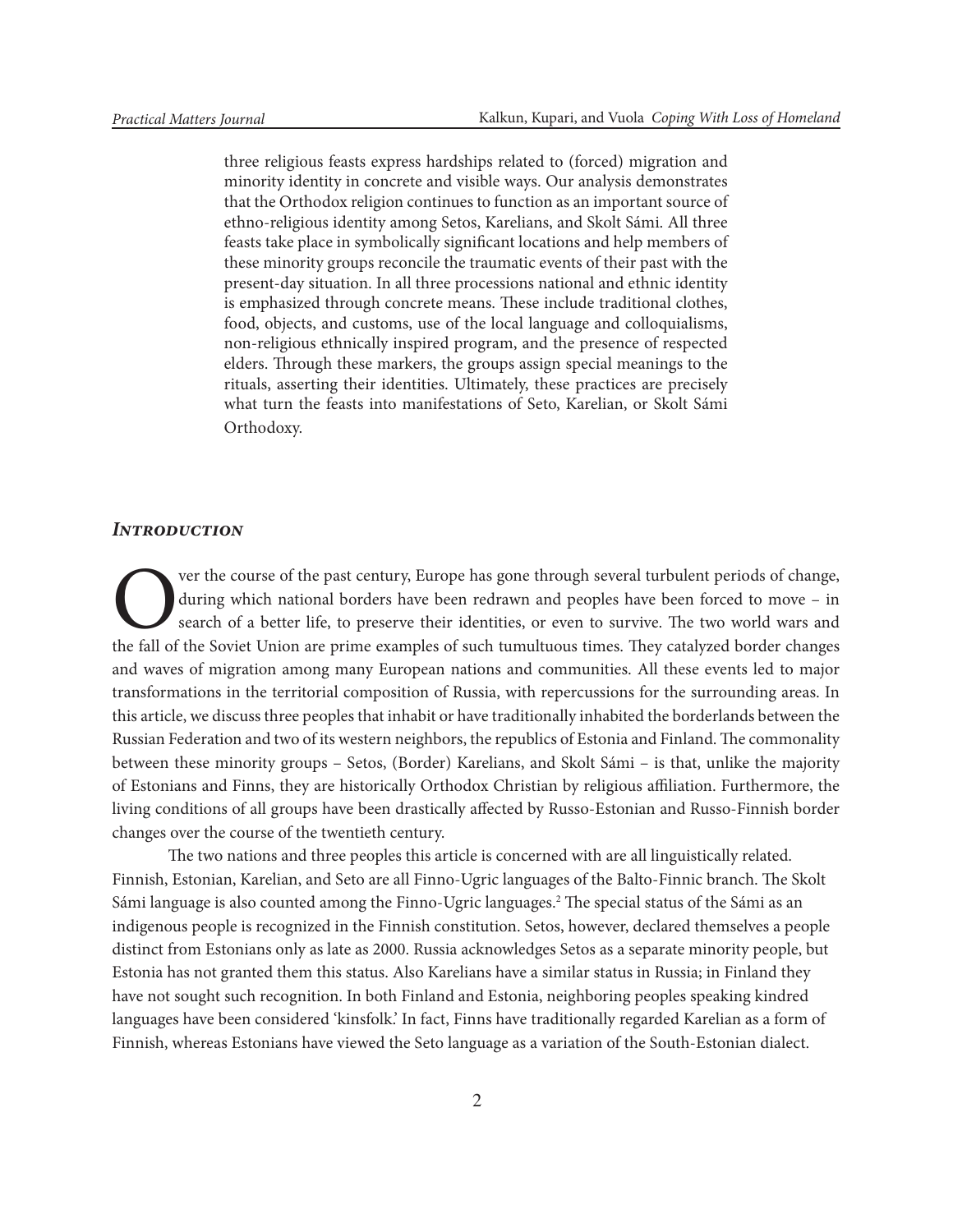Especially during the Finnish and Estonian nation-building processes, scholars showed great interest in Karelian and Seto culture and folklore. Geopolitically, the territories inhabited by these groups have been considered organic extensions of the territories of Finland and Estonia. All in all, for historical and political reasons, concepts such as ethnicity and nationality are politically loaded for all three minorities. In this article, we strive to refer to the groups with the terms that they use to describe themselves. We speak of both Setos and Skolt Sámi as peoples. For Karelians, however, we prefer to use the term ethnic group. Most Finnish Karelians today do not consider themselves representatives of a distinct people, but rather a specific subgroup or 'tribe' of the Finnish people.

In the wake of past upheavals, Europe has experienced an expansion and intensification of commemorative culture. Also minority and marginalized communities have begun documenting and collectively processing their histories by various material, narrative, ritual, and performative means, often challenging dominant interpretations of the past. Many of these manifestations of memory have also caught the eye of the scientific community. In Finland, for example, scholars have done extensive research on various commemorative practices adopted by displaced Karelians after the Second World War.4 However, the experiences and practices of many smaller groups, such as Setos and Skolt Sámi, have yet to receive similar attention.<sup>5</sup> In this article, we focus specifically on the coping, healing, and commemorative aspects of religious rituals, discussing three annual religious feasts that also have significance as expressions of ethnic culture. They are the feast of the Dormition of the Mother of God of the Pskovo-Pechersky Monastery, the Saarivaara Chapel temple feast<sup>6</sup> in North Karelia, and the pilgrimage of Saint Tryphon in Finnish Lapland. All take the form of Orthodox Christian processions or pilgrimages and are situated in symbolically significant landscape in the historical home area of one of the above-mentioned groups. The rituals, that is to say, are 'used' for crossing national borders, for visiting old home areas, and for cherishing ancestral culture.

Orthodox processions and pilgrimages are part of an old tradition, shared by all Christian churches. In spite of this common heritage, there are important differences between Eastern and Western understandings of pilgrimage. The term for pilgrimage used in Greek and Russian Orthodox churches derives from the Greek *proskynēsis* ('reverence,' 'worship,' 'devotion'), which stems from the verb *proskyneó*  or *proskinó* ('to kneel and worship'). In Catholic and Protestant churches, the term for pilgrimage originates from the Latin word *peregrinari* ('to be or live in a foreign land,' 'to go abroad,' 'to wander,' 'to travel') as do its derivations *peregrinus* ('pilgrim') and *peregrinatio* ('pilgrimage'). Both the Greek and the Latin terms are translated into English as pilgrimage, despite their partly different connotations.<sup>7</sup> In the Orthodox meaning of the term in Greek, kneeling and veneration are central, not moving or journeying from one place to another. The difference is also that of surrender versus active effort such as walking. A procession, furthermore, is not fully identical with a pilgrimage. It is a religious service moving from one place to another. The cross, church banners, icons, prayers, and songs are brought outside the church – often just to go around it, but sometimes also to a graveyard, to a lake or river for the sanctification of water, or even further away to another church or chapel. Thus, a procession brings the sacred or the holy to a certain place, whereas in a pilgrimage one visits a holy place. Obviously, walking in a procession can be a part of a pilgrimage. The boundary between the two is not clear-cut.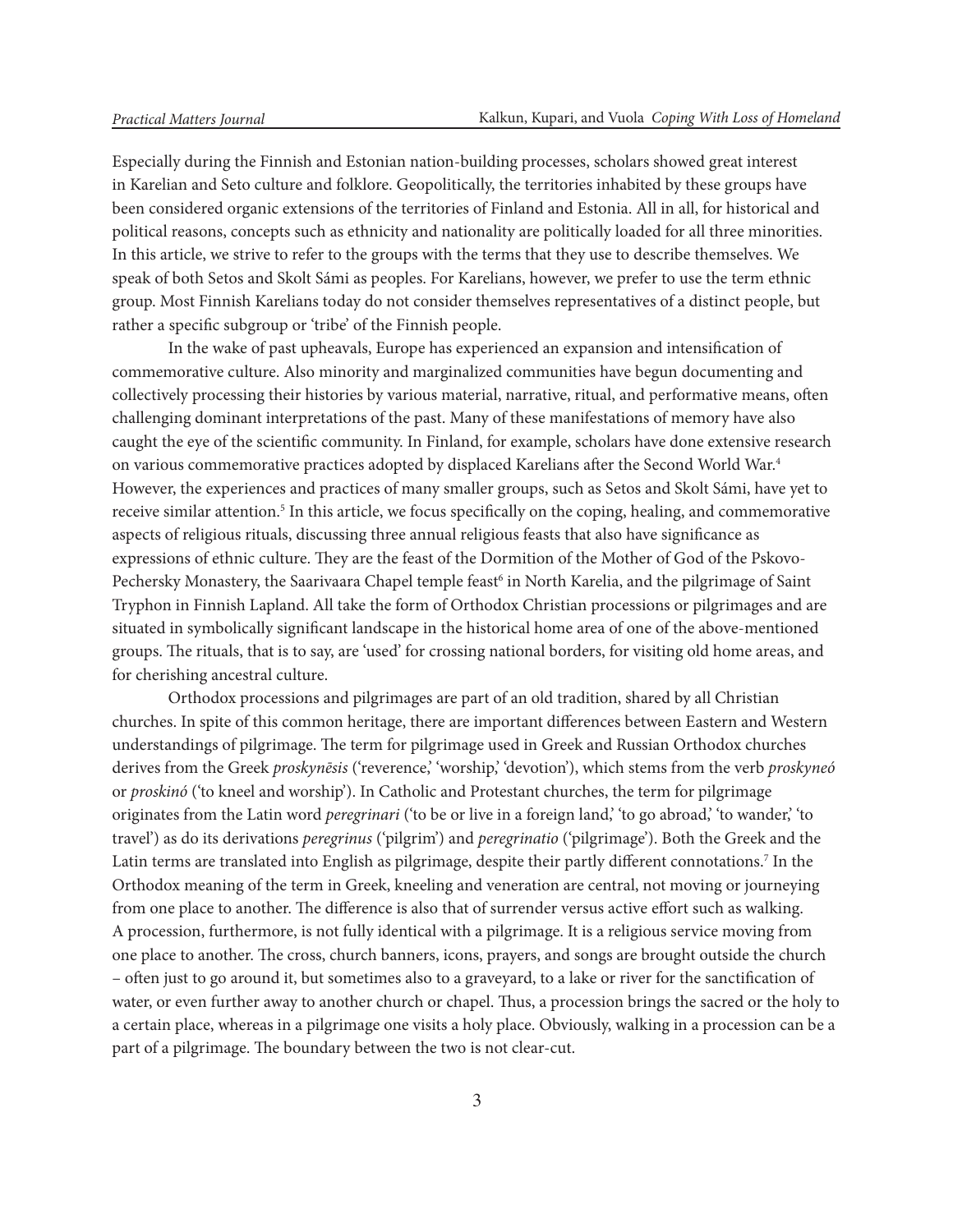Contemporary Orthodox Christian pilgrimage has been a marginalized topic in Anglophone academic discussions on Christian pilgrimage.<sup>8</sup> The existing English-language scholarship, moreover, focuses mostly on Orthodox majority societies such as the Greek and Russian ones.9 This article provides a rare perspective on Orthodox pilgrimage in minority contexts. There has been no previous academic engagement with the specific feasts and practices that are our focus. At the same time, these feasts and practices reflect and represent the wider heritage of Russian Orthodoxy. Thus, of all the existing research on contemporary Orthodox pilgrimage, the most pertinent to this article are Stella Rock's studies on processions in present-day Russia.10 These processions, revived after the fall of Communism, build on the same Imperial-era traditions discussed here.

According to Rock, struggles over history and memory – over continuities, ruptures, and the interpretation of traumatic events – are part of the present-day Russian pilgrimage scene.<sup>11</sup> In the case studies analyzed here, the issue of migration is added to the mix. We are interested in how the Orthodox religion, through the processions and pilgrimages that are our focus, functions as a coping mechanism for the loss of homeland and other traumas related to changing national borders. What kinds of commemorative elements and manifestations of national and ethnic identity do the rituals incorporate? The issues of loss and trauma are present in all our case studies. The three religious feasts express hardships related to (forced) migration and minority identity in concrete and visible ways. Yet, the overall marginality of these traditions in Finland and Estonia has meant that, heretofore, not much scholarly interest has been shown in these events as expressions of ethno-religious identity.

The article relies first and foremost on research material gathered through participant observation of the three religious feasts under discussion. It is a collaborative effort of three scholars who have each held primary responsibility for one case study. Andreas Kalkun writes about Setos, Helena Kupari about Karelians, and Elina Vuola about Skolt Sámi. We also conducted fieldwork together. Kalkun has participated in the feast of the Dormition of the Mother of God at the Pskovo-Pechersky Monastery each year for the past decade and the research team attended the event together in 2016. Kupari and Vuola participated in the North Karelian processions described here in 2015 and 2017. Moreover, Kupari also circulated a semi-structured e-mail questionnaire to participants in the 2017 feast, receiving fifteen replies. Finally, Vuola has done fieldwork at the pilgrimage of Saint Tryphon of Pechenga in 2013 and 2017. On the latter occasion, the rest of the research team accompanied her.

The authors conducted semi-structured interviews among all three groups. Kalkun interviewed thirty Seto women in 2014 and 2016, Kupari twenty-four Finnish Karelian Orthodox women in 2007 and 2008, and Vuola nineteen Skolt Sámi women in 2013. These interviews focused, in different ways, on the intersections between religion, ethnicity, and gender in the beliefs and practices of members of these minorities. In the present study, the interviews are considered mainly supplementary to the fieldwork material, providing an additional, in-depth perspective on the peoples under investigation. Yet another source of auxiliary data is archive material. This includes Seto folklore, recorded mainly during the 1920s and 1930s and stored in the Estonian Folklore Archives, and back volumes of *Aamun Koitto* magazine, historically the most important print media of the Finnish Orthodox community.

Because of the limited space available to present three different cases, the article is a description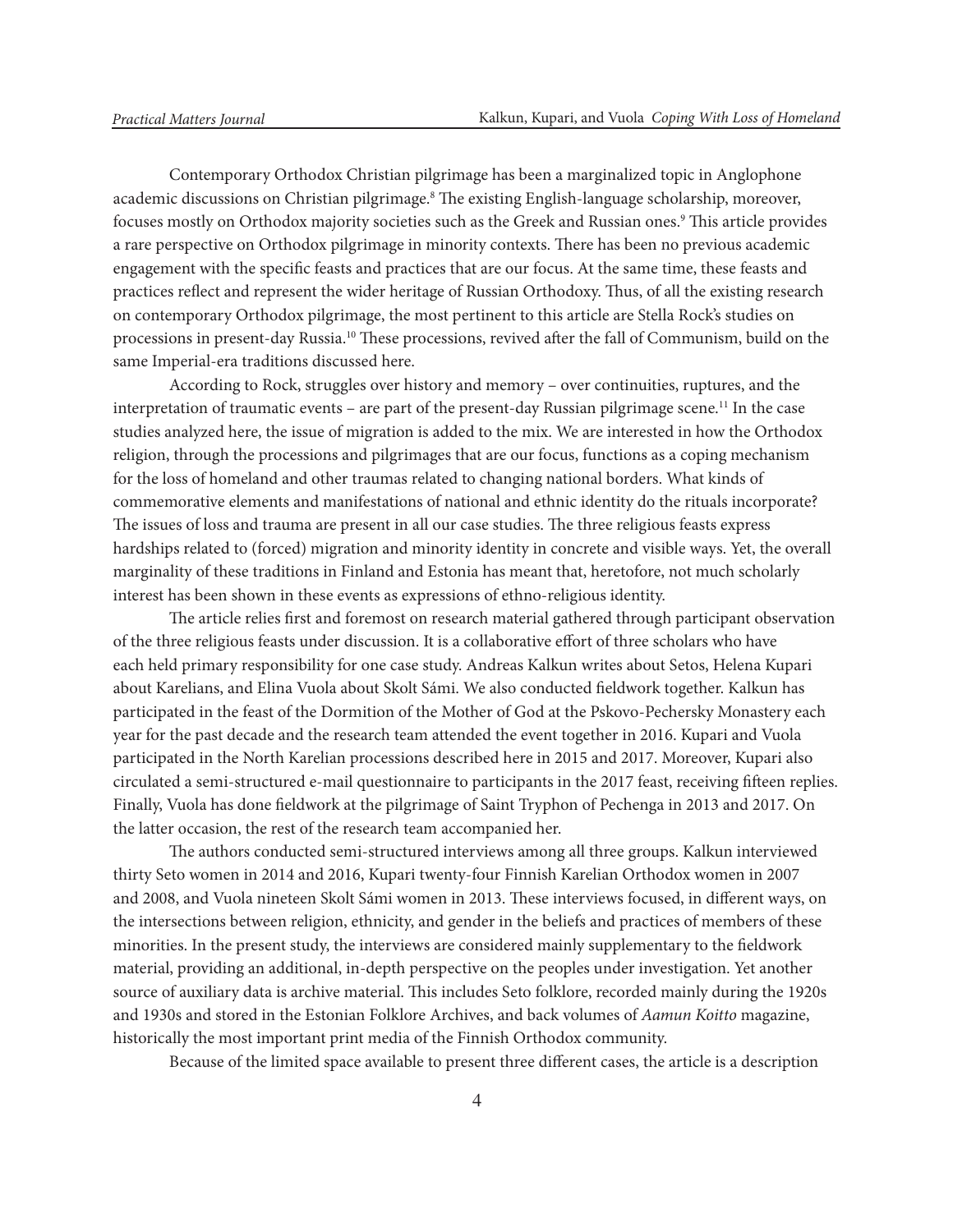and preliminary analysis of phenomena that have not been studied before. It functions as a basis and starting point for more in-depth research in the future. That will include theoretical discussions with relevant areas of research, such as pilgrimage studies, indigenous studies, ritual studies, and lived religion in Orthodoxy.

#### *Historical Overview*

The republics of Finland and Estonia are situated in northern Europe, on opposite sides of the Gulf of Finland. Finland is counted among the Nordic countries and Estonia among the Baltic countries. Both are members of the European Union. The population of Finland is around 5.5 million and that of Estonia 1.3 million. The histories of the two nations show similarity as well as difference. In the seventeenth century, Finland and Estonia were part of the Kingdom of Sweden. In the following centuries, Sweden lost these areas to the expanding Russian Empire. In the aftermath of the 1917 revolutions in Russia, both nations gained their independence. However, during the Second World War, their fates diverged. Estonia was occupied by both the Soviet Union and Germany over the course of the Second World War. Afterwards, it was annexed to the Soviet Union and regained its independence only in 1991. Finland, for its part, fought the Soviet Union in two separate wars, the latter in alliance with Germany. It retained its independence, but had to cede a significant part of its territory to the Soviet Union.

The areas now known as Finland and Estonia began to be systematically Christianized around the twelfth and thirteenth centuries. Later, the Protestant Reformation was implemented by the Swedish Crown in Finland and by the Baltic-German ruling class in Estonia. At the time of their independence, both were firmly Lutheran-dominated countries. In Estonia, however, the position of the Lutheran Church crumbled during the decades following the Second World War. Thus, at the end of 2011, only ten percent of Estonians belonged to the Lutheran Church. Finland, meanwhile, has followed the Nordic 'folk church' model. While church membership has been dropping, at the end of 2016, seventy-two percent of Finns still belonged to the Lutheran Church.<sup>12</sup>

Eastern Orthodoxy has had a presence in the southeastern parts of today's Finland and Estonia ever since they were first Christianized. During the period of Russian rule, the significance of the Orthodox Church increased due to the immigration of ethnic Russians. In Estonia, conversions from Lutheranism to Orthodoxy also increased the number of Orthodox faithful. However, it was independence from Russia that propelled the creation of a national Orthodox Church in both countries. The Finnish Orthodox Church separated from the Russian Orthodox Church and received autonomous status under the Patriarchate of Constantinople. A similar development took place in Estonia. Through the decades of Soviet rule, the Estonian Church functioned in exile. In Soviet Estonia, the Patriarchate of Moscow took over church functions. Since the fall of the Soviet Union, two Orthodox churches have existed side-byside: one under the Patriarchate of Constantinople and the other under the Patriarchate of Moscow.13

At the end of 2016, one percent of the population of Finland belonged to the Orthodox Church. This amounts to approximately 60,000 people. The Estonian numbers, from the end of 2011, are higher. At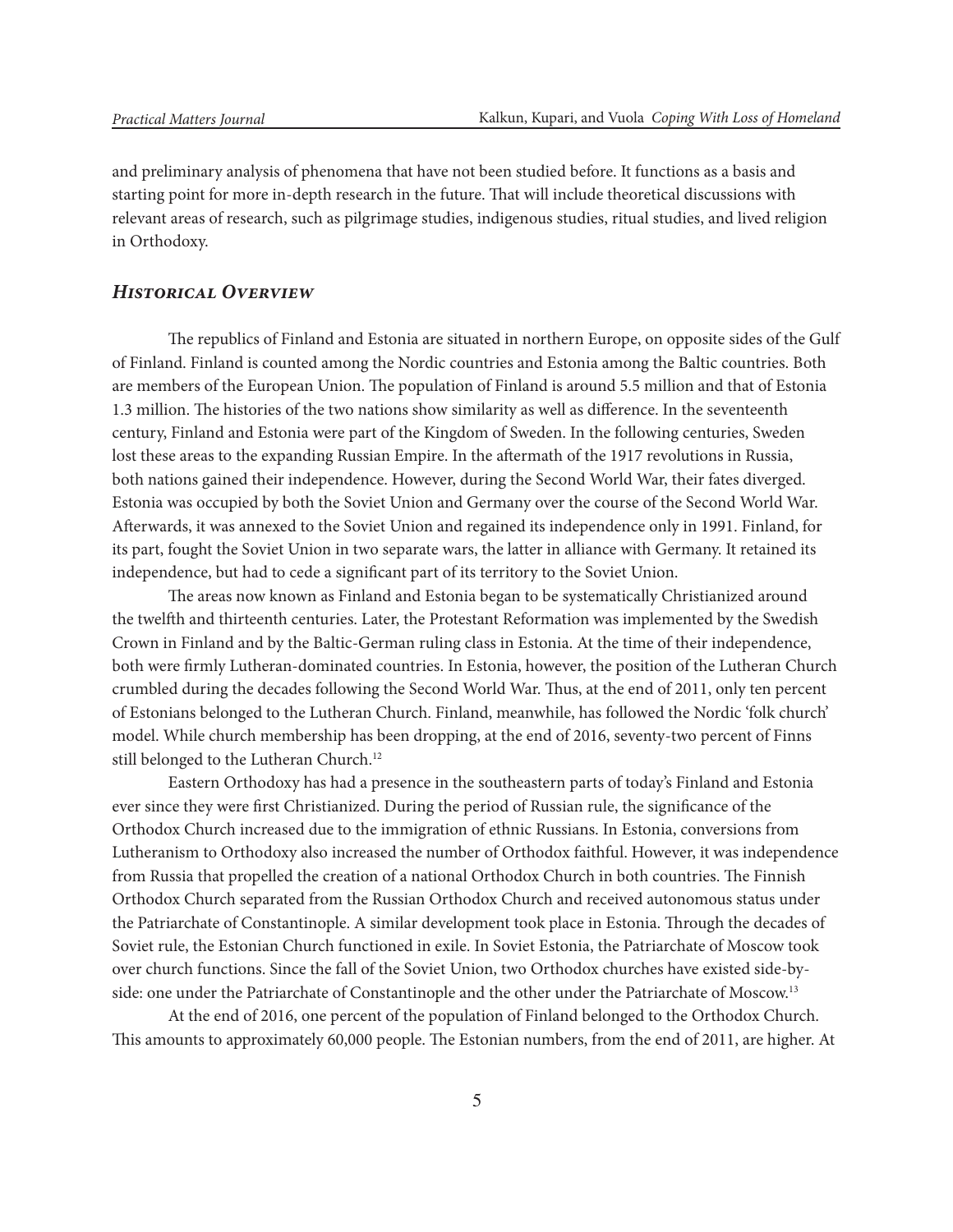that time, 16 percent of Estonians were affiliated with Orthodox Christianity, amounting to approximately 180,000 people. However, over two-thirds of these belonged to the sizable Russian minority that resides in Estonia as an aftereffect of the Soviet period.<sup>14</sup>

The area around and to the north of Lake Ladoga is known as Karelia. It has been divided between Sweden/Finland and Novgorod/Russia since the fourteenth century. Karelians were Christianized as the result of missionary efforts of Novgorodian origin. However, over the centuries Western Christianity became dominant in those parts of Karelia that were subjected to Swedish rule. In independent Finland, the Orthodox heartlands of Karelia were located north of Lake Ladoga, known as Border Karelia. In the Second World War, Finland lost most of its Karelian territories to the Soviet Union. Over 400,000 Finnish Karelians became internally displaced people. About 55,000 of them were Orthodox Christians: two-thirds of the Finnish Orthodox population.15

The Finnish evacuees of the Second World War included five hundred Skolt Sámi (*sä´mmlaž* in Skolt) from Pechenga. The Sámi are an indigenous people that have historically inhabited northern Scandinavia and the Kola Peninsula. They are divided into several tribes. The home area of the Skolt Sámi, which includes Pechenga, is situated in the northwestern Kola Peninsula. The Skolts are traditionally Orthodox Christians by religion, Christianized in the sixteenth century by Russian monks. While the Finnish authorities do not compile statistics on Karelians as an ethnic group, it can be safely stated that at least half of the members of the Finnish Orthodox Church continue to have some Karelian ancestry. The Skolt Sámi, however, are a small minority both within the Orthodox Church and among the Sámi. Today, they make up about six hundred of Finland's ten thousand Sámi. Altogether, it is estimated that there are about one thousand Skolts, the rest of whom live in Russia and Norway. Of the Finnish Skolts, only a little more than half speak Skolt Sámi as their mother tongue.16

The traditional home area of the Seto people is to the south of Lake Peipsi, which presently forms part of the border between Estonia and Russia. Setos have been under the influence of Eastern Christianity since the early centuries of the second millennium. In 1920, when the borders of the newly founded Republic of Estonia were established, the Seto region became part of Estonia. In the 1990s, however, the Russo-Estonian border was drawn differently. The Seto region was divided, which meant that people were no longer able to travel freely between its eastern and western parts. In the 2011 census in Estonia, people could not mark their ethnicity as Seto. However, the census listed Seto as a language option, and altogether 12,500 of the respondents declared an ability to speak the Seto language. Moreover, over two-thirds of them resided outside the Seto region, which shows the dispersion of Setos far and wide in Estonia.<sup>17</sup>

## *Processions of the Pskovo-Pechersky Monastery in the Seto Region*

The Pskovo-Pechersky Monastery, founded in the fifteenth century and situated in the middle of the Seto region, has historically been an important religious center for the Seto people. The Pskovo-Pechersky Monastery is dedicated to the Dormition of the Mother of God, which is considered the most important of many great feasts dedicated to the Mother of God in the Orthodox calendar. In earlier times, the monastery held the title to much of the land of the region, which made many Seto peasants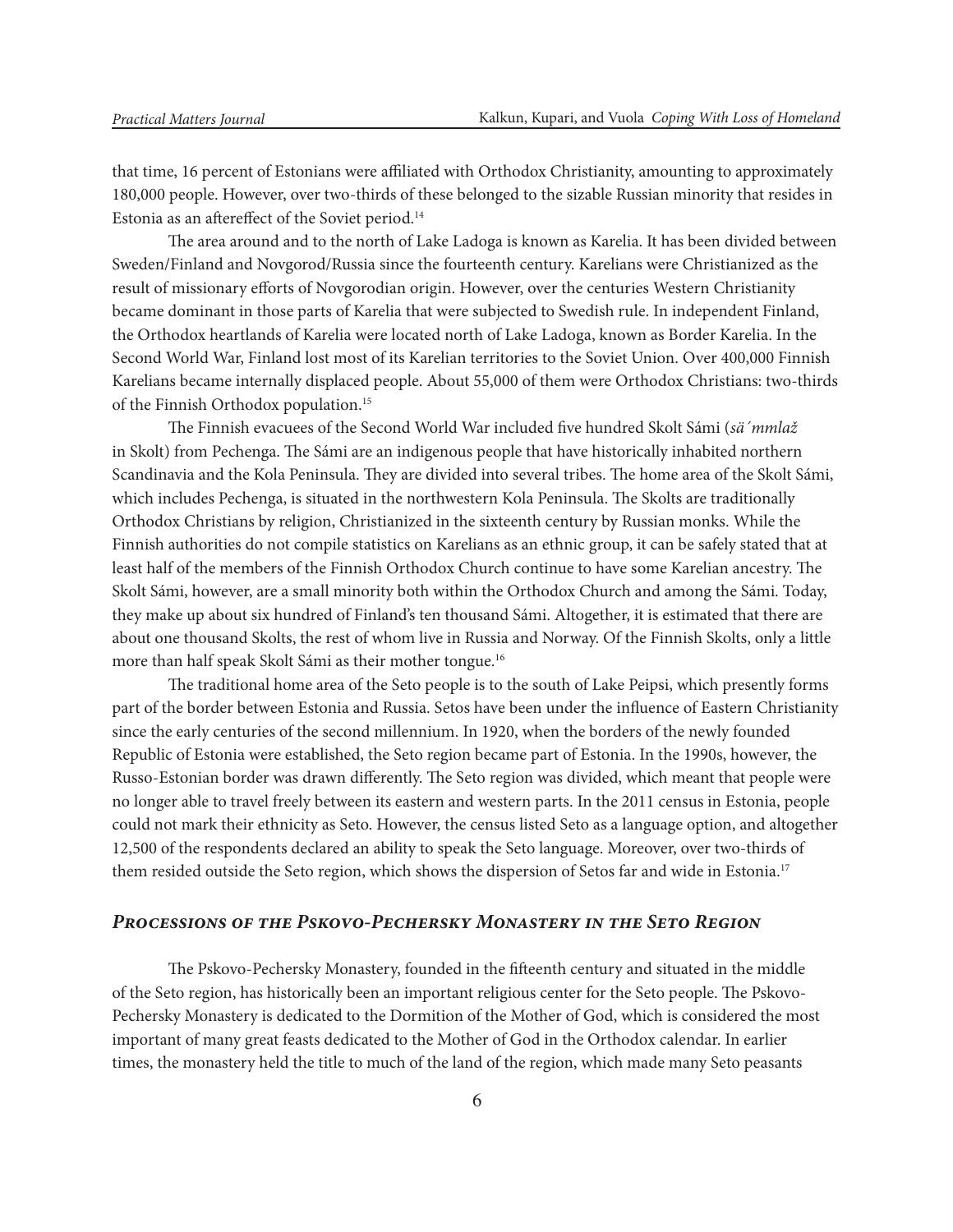economically reliant on it. In addition, the monastery owned other Seto churches and chapels. Regular processions helped to maintain contacts between the central monastery and churches and chapels situated on the periphery. These pilgrimages had a significant impact on Seto peasants' religiosity, structuring the yearly cycle of their lives. The monastery also features prominently in Seto folklore, which testifies to its overall significance to the people. For instance, the Seto national epic (titled *Peko*) ends with the hero Peko, anointed King of the Setos by the Virgin Mary and Jesus Christ, being laid to rest in the caves beneath the monastery.<sup>18</sup>

During the interwar period, the Pskovo-Pechersky Monastery was located on Estonian territory. Thus, it was spared from the mass destruction of churches and monasteries carried out in Russia during that time. The monastery remained functional even after the Soviet Union occupied and annexed Estonia – a fact that many count among the numerous miracles associated with the monastery. Already when the Republic of Estonia was first formed, some of the procession routes were cut, and the Soviet period further marginalized the tradition of processions travelling from one village to another. The processions became shorter and were held less frequently. Participation in them could result in sanctions for people of working age. For a time, even the most important of all the processions, held on the feast of the Dormition of the Mother of God with the miraculous *Uspenie* icon, was forbidden outside the walls of the monastery. Theologically, the Dormition of the Mother of God emphasizes the humanity of the Mother of God, her experience of true death, and her miraculous ascension to heaven. According to popular Seto legends, the Mother of God chose the site for the Pskovo-Pechersky Monastery and was also active there during its early days. The monastery's partially subterranean Church of the Dormition of the Mother of God is thought to have miraculously appeared there and not to have been built by human hands. It is noteworthy that for Setos, the fact that this holy place is located in their traditional habitat also signifies that they are a people specially chosen and loved by the Mother of God.

After Estonia became part of the Soviet Union, Setos residing in the Seto areas of the Pskov Oblast started to resettle in Estonian towns. They left mainly for economic reasons, but also because Russian had become the dominant language in working and daily life. In the 1990s, when the border between the Republic of Estonia and the Russian Federation divided the Seto region in half, the Pskovo-Pechersky Monastery remained on Russian territory. Since that time, the procession of the Dormition of the Mother of God has become an important event for Setos living in Estonia. It symbolically joins together the Setos living on different sides of the border.

When comparing archival accounts with contemporary data, Andreas Kalkun came across interesting shifts in how the Dormition feast and procession are interpreted. One such change concerns the significance of the event as communal activity. In the archive material, people who participated in processions organized by the monastery around the turn of the twentieth century describe their experiences from a personal perspective. Commonly, people took part in the processions to resolve health, agricultural, or livestock issues, but could also do so to fulfill an oath sworn to God. While it was possible to join the procession with friends or family members, the accounts collected usually present personal and intimate tales about participation, including healing experiences and miraculous happenings. For example, an informant called Nati Morel describes her experiences in the excerpt below. Her narrative includes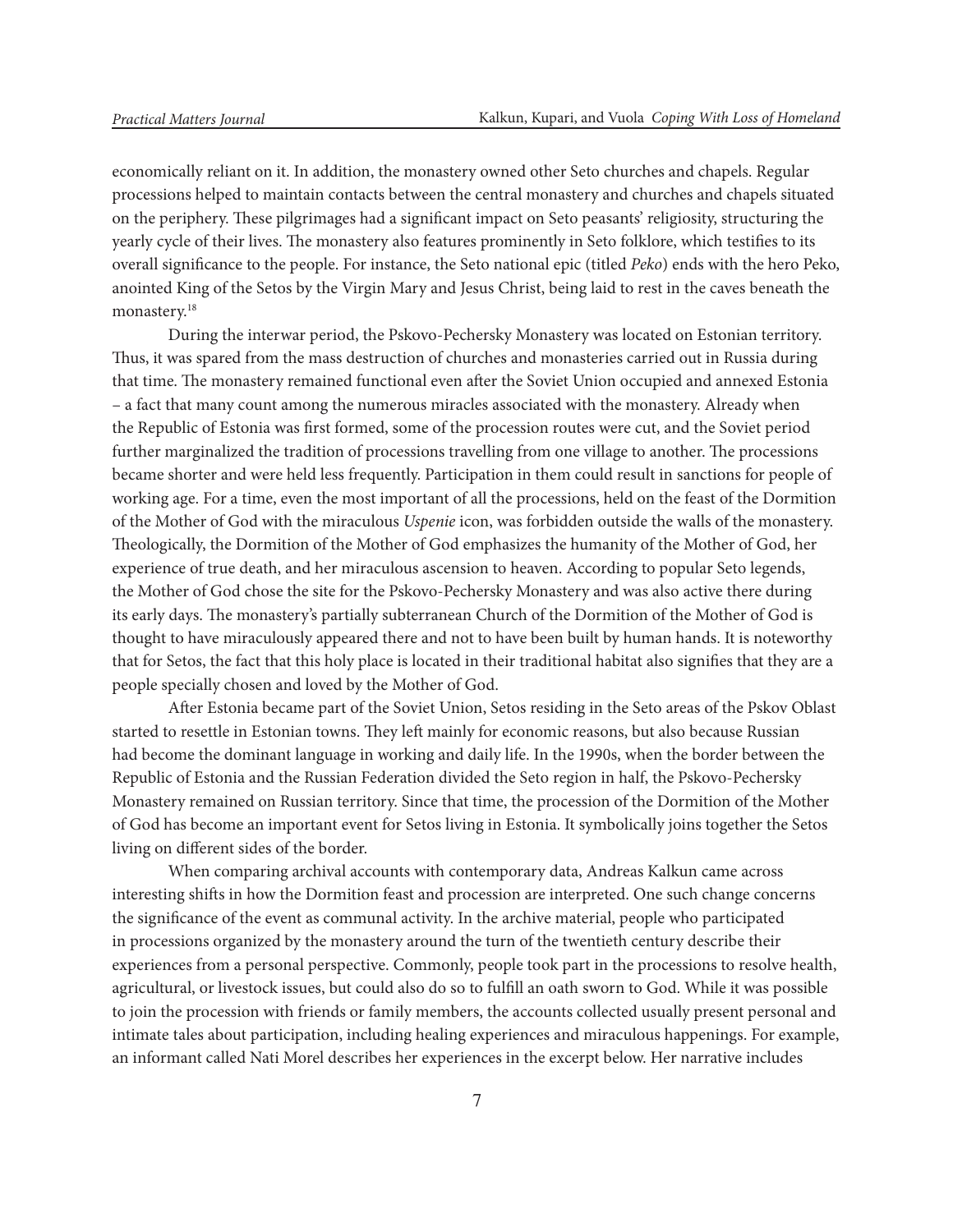many motives common to procession accounts, such as the physical exertion involved and the wondrous dimensions of the procession that were invisible to outsiders.

Nowadays people don't have any strength to walk – can't bear to walk even a short stretch. During the procession one's legs never hurt. You follow the cross, carry the icon, and don't even want to eat or feel tired. Feet never get tired on the road of Saint Mary. We were told that it doesn't matter where you walk, seven kilometers back or forth, that you wouldn't experience walking in the footsteps of Saint Mary anyway. Seven kilometers above the procession heaven is open and angels sing. But not all can hear. Setos have bad horses, but never have I heard of them getting tired during a procession. They came home dancing. It was very good for their health.

I had an old acquaintance in Napi village, an old maid. She said that if you ride a horse then the horse's footprints will remain in heaven, but if we manage to walk ourselves, dear daughter, then our own footprints will be there. We helped her walk since she said she wanted to go on foot.<sup>19</sup>

This personal level of the physical and the miraculous is surely present also in contemporary processions. For example, while the Dormition procession is attended by thousands of people, some of Kalkun's informants spoke of their participation as an intimate visit to the Mother of God.<sup>20</sup> Nevertheless, compared to a century ago, the procession has acquired new collective, national, and political meanings.<sup>21</sup>

For many Setos living in Estonia, the area surrounding Pechory is associated with narratives of the tragic loss of homeland. When Setos migrated to Estonia, they left behind villages, churches, and graveyards that are still a source of various traumas. For instance, Setos consider the traditional commemoration of deceased relatives through maintaining graves and conducting ritual meals at gravesites a highly valued religious practice.<sup>22</sup> In Orthodox piety, commemorating the dead is generally very important, but in the case of Setos, this special concentration on commemorating ancestors and rituals connected to the graveyard (memorial feasts, laments) probably reflects pre-Christian traditions as well.<sup>23</sup> However, to visit Pechory and its environs, Setos residing in Estonia now require a visa. Many people have difficulty obtaining it, due to financial constraints and the bureaucracy involved. Every year since 2007, Seto organizations have managed to secure free visas for three to five hundred Setos for the purpose of participating in the Dormition feast. Excursions to Seto villages and graveyards are also organized, so that migrants can briefly visit their old homes and other places of importance. These excursions have immense significance for Estonian Setos. Especially during the first years of the free visa policy, they aroused a variety of strong emotions in participants.

After the religious program of the Dormition feast has been concluded, a folklore festival called the 'Gathering of Families' takes place near Pechory, organized by Setos from both Russia and Estonia. Alongside the excursions, it has become an important event in contemporary Seto culture. Even so, it has also aroused negative reactions among some Estonian participants. In earlier times, these critics point out,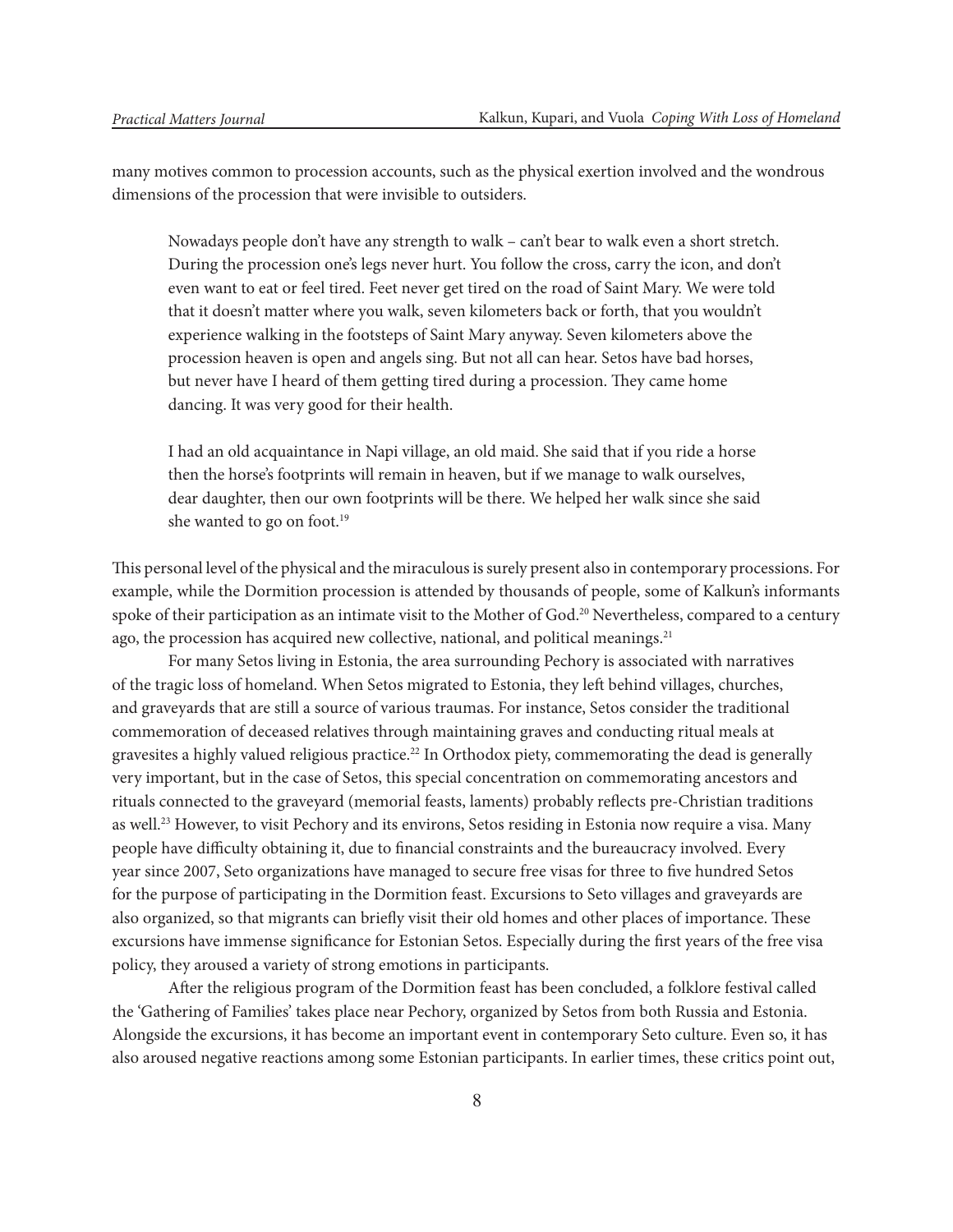it was customary to hold parties among friends and family on the day of the feast, with eating, drinking, singing, and dancing. Now, these informal gatherings have been replaced by a festival where migrant Setos have to perform on stage for complete strangers. In conversations with individuals responsible for putting together the festival, Kalkun found that the organizers listened to this critique. They strove to turn the festival more into a spontaneous village feast where people can feel at home. This goes to show that members of minority groups are most comfortable with and empowered by evocations of their customs and culture that feel 'organic' to them, not artificial or forced.

As the most important annual feast of the Pskovo-Pechersky Monastery, the Dormition feast has always been important for religious Setos. Nowadays, however, the feast is also significant for Setos from an identity political perspective. Whereas a century ago the villages surrounding the monastery were Seto-speaking and the processions were attended by so many Setos that it was impossible not to notice them, today the situation is different. The Estonian school in Pechory was closed in the 1990s. The Seto community, overall, has been relegated to the status of a small minority. Russian tourists and pilgrims are more likely to spot Setos in the photograph displays in the local museum than on the streets. In the Dormition procession, Setos – who consider the monastery and the procession 'theirs' – blend into the crowd of thousands of people who come from all over Russia to take part.

Nevertheless, during the past few years the role of Setos in the procession has actually become more prominent. The monastery has taken an interest in the concerns of the Seto people, arranging meetings with Seto representatives before the feast. Moreover, during the 2017 feast, an unprecedented event took place: at an open-air service on the eve of the feast, the Metropolitan of Pskov and Porkhov greeted Seto representatives in front of thousands of pilgrims, gave a short speech in which he emphasized Setos' connection with the monastery, and presented the Seto King's vicegerent<sup>24</sup> with an icon of the Mother of God.<sup>25</sup> Also, men wearing traditional Seto clothes have been given the right to carry the banners of Saint Barbara's Church (the local church frequented by Setos) in the procession. Seto organizations, in fact, have always emphasized the wearing of Seto clothes at the feast. In 2017, participants were reminded beforehand that "[e]veryone who can should wear traditional clothes during the processions and festivities."26

The changes made in the past decade have made Setos more noticeable in the Dormition of the Mother of God feast. The free visa policy brings hundreds of Setos residing in Estonia to the procession, to add to the Setos that currently live in the Pechory region. The fact that Setos are once again visually present in the procession, showing their numbers and their unity, is an important matter of identity politics for this minority people. In Setos' interpretations of the Dormition feast, indigenous adaptations of Orthodoxy continue to blend with more widespread notions and traditions. Furthermore, the feast creates an illusion of 'the good old times' for many Setos, evoking memories of a time when Setos wore traditional clothes and had not yet left their homeland for political and economic reasons.

more collective practices. The excursions include commemorative rituals conducted in front of graves and memorials of select Seto cultural heroes, mostly women tradition bearers, key informants of the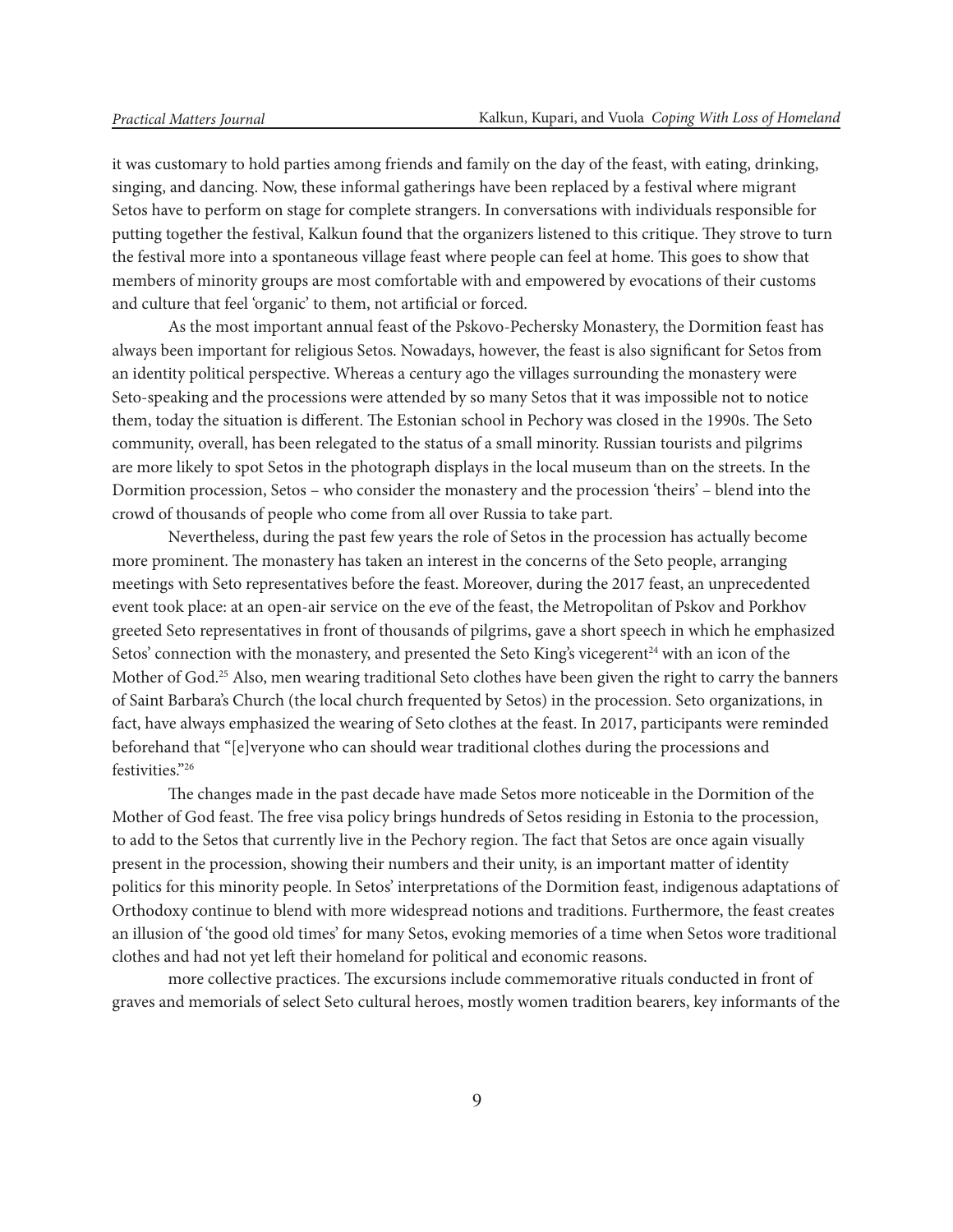In addition to the feast, the procession, and the 'Gathering of Families' festival, excursions to the monastery, to other (former) Seto churches, and to old Seto graveyards are an essential part of this pilgrimage. Many Setos residing in Estonia use the free visa opportunity to visit their ancestral home areas and, most importantly, to take care of their forbears' graves. Graveyards, moreover, are also sites for more collective practices. The excursions include commemorative rituals conducted in front of graves and memorials of select Seto cultural heroes, mostly women tradition bearers, key informants of the scholars who recorded Seto folklore in decades past.<sup>27</sup> Overall, Estonian Setos' annual pilgrimage to their lost homeland to participate in the Dormition procession is a complex phenomenon where personal piety, national identity, and geopolitics merge into one whole.

#### *The Saarivaara Chapel Temple Feast Processions in North Karalia*

The most recent border changes between Russian Federation and the Republic of Finland were ratified seventy years ago. This is three times longer ago than in the Estonian case. The Finnish Karelian evacuees of the Second World War have had time to fully integrate into their new home areas. Through the past seven decades, the culture of remembering ceded Karelia has been constantly evolving, depending on social and political tides and the needs and imaginings of different generations. As noted above, extensive research has been conducted on the experiences, identities, coping strategies, and commemorative practices of displaced Karelians. Nevertheless, one theme that has yet to receive sufficient scholarly coverage is religion as a means of dealing with the loss of homeland. In the case of most evacuees, after all, the specifically religious reverberations of displacement were minor. Almost ninety percent of all evacuated Karelians shared the religious affiliation of the overwhelming majority of all Finns. Among Orthodox evacuees, however, the situation was different.

During the decades immediately after the Second World War, the Finnish Orthodox community struggled. In the evacuees' new home areas, Karelian culture and the Orthodox faith were treated with suspicion, as something 'Russian.' By the 1960s, however, the post-war survival mentality was slowly giving way. Finnish society was becoming more tolerant of difference, which reflected positively on the status of Orthodox Christianity. The Orthodox community soon moved to claim the space that had opened up in the public sphere. One way in which they did this was by rekindling the tradition of temple feasts. Feasts held on the memorial day of the patron saint of the village church or chapel were important events in prewar Finnish Orthodox Karelia. After new churches and chapels had been built to serve Orthodox faithful in their new home areas, their celebration became possible once more. Particularly in North Karelia – the region surrounding Joensuu and adjacent to ceded Border Karelia – temple feasts grew to include secular, ethnically inspired programs.

In the summer of 1979, the igumen of the New Valaam Monastery (established to replace the original Valaam Monastery situated on an island in Lake Ladoga) wrote an article in Aamun Koitto magazine informing readers that the monastery was organizing a procession in the environs of New Valaam. The procession was meant to cherish the prewar tradition of processions travelling between the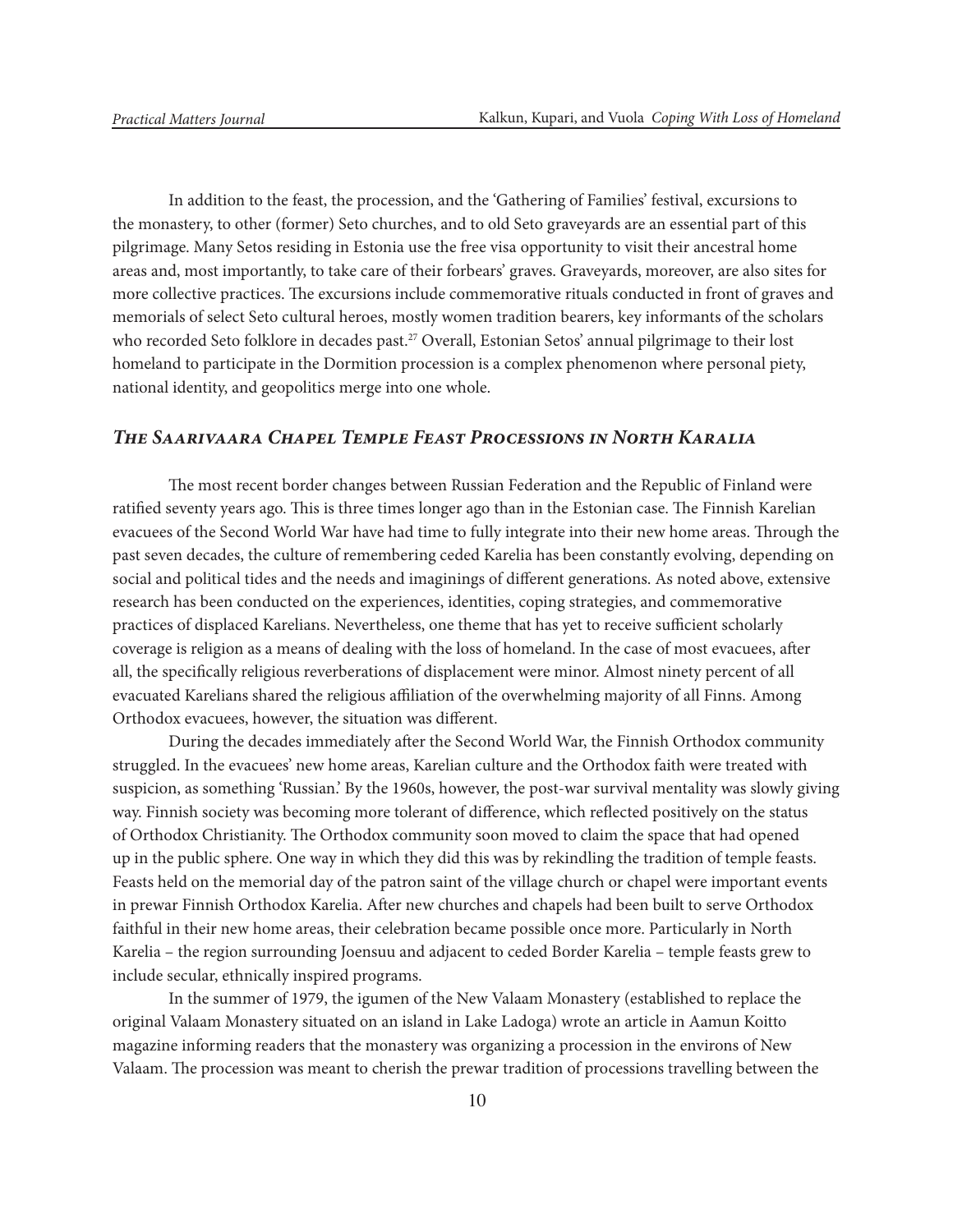churches of the monastery island. Starting the very next year, other institutions began organizing similar long-distance processions. They lasted between one day and two weeks, proceeding from chapel to chapel in the North Karelian countryside. The processions were usually connected to temple feasts, the chapel being celebrated functioning as either the starting point or end point of the journey.28

In the early 1980s, cross-country processions were not a familiar activity to the Finnish Orthodox. Processions to a nearby body of water to sanctify it had been standard practice in prewar Border Karelia. They were conducted also in post-war North Karelia – although in many parishes the custom had been suspended during the early decades following the displacement, due to the suspicions of the majority population. However, processions travelling from one chapel and village to another had not been organized in prewar Border Karelia, at least not to the same extent as in the Seto region. Instead of participating in processions, Border Karelians went on pilgrimages to monasteries, motivated by concerns similar to those of the Seto informants in the archive material.<sup>29</sup> Thus, the organizers of present-day events in North Karelia have actually named processions conducted around the Pskovo-Pechersky Monastery as their main source of inspiration, not any Border Karelian tradition.<sup>30</sup>

The specific processions Helena Kupari studied center on the temple feast of the Saarivaara Chapel. The village of Saarivaara, in addition to three other nearby villages, was part of the prewar Border Karelian municipality of Korpiselkä. In fact, these villages are the only slice of Border Karelia remaining on the Finnish side of the border. Ever since the Second World War, they have therefore held special symbolic significance. Saarivaara Chapel was constructed in 1976 to function as a reminder of the religious traditions of Korpiselkä. From the beginning of the 1980s, a long-distance procession has been connected to the Saarivaara temple feast, the Transfiguration of Christ. In the first years of the practice, the cultural geography of the area figured prominently in the program. In 1981, for example, the temple feast acted as the starting point of a ten-day procession, which included a two-day course on 'Karelian traditions' in the neighboring village of Hoilola. Many of the participants were young people from different parts of the country.31 Locals helped organize and participated in activities that took place around their village, but did not necessarily travel with the procession.

Today, however, the Saarivaara procession caters first and foremost for people with a connection to the area. In the twenty-first century, the event has followed a fixed form, collectively agreed on by Father Vesa Takala, the main organizer behind most North Karelian long-distance processions, and local lay participants. On the eve of the feast, there is a vigil at the chapel and a get-together at the local youth association. The temple feast itself begins with a liturgy, the sanctification of water, and the blessing of fruit. Afterwards follows the procession. It travels first on foot for about ten kilometers from Saarivaara to Hoilola, and then by boat to an old forest graveyard about five kilometers away, where a panikhida (memorial service for the departed) is celebrated. In 2015 and 2017, there were around forty participants in the temple feast and around thirty in the procession. The atmosphere was intimate and warm, as most participants knew each other well.

While the composition of the people participating in the procession has shifted, its ethnic significance has not diminished. Ethnic symbolism is visible, for example, in participants' clothing and the food served. The neoromantic chapel and the forest graveyard, where a traditional wooden memorial hut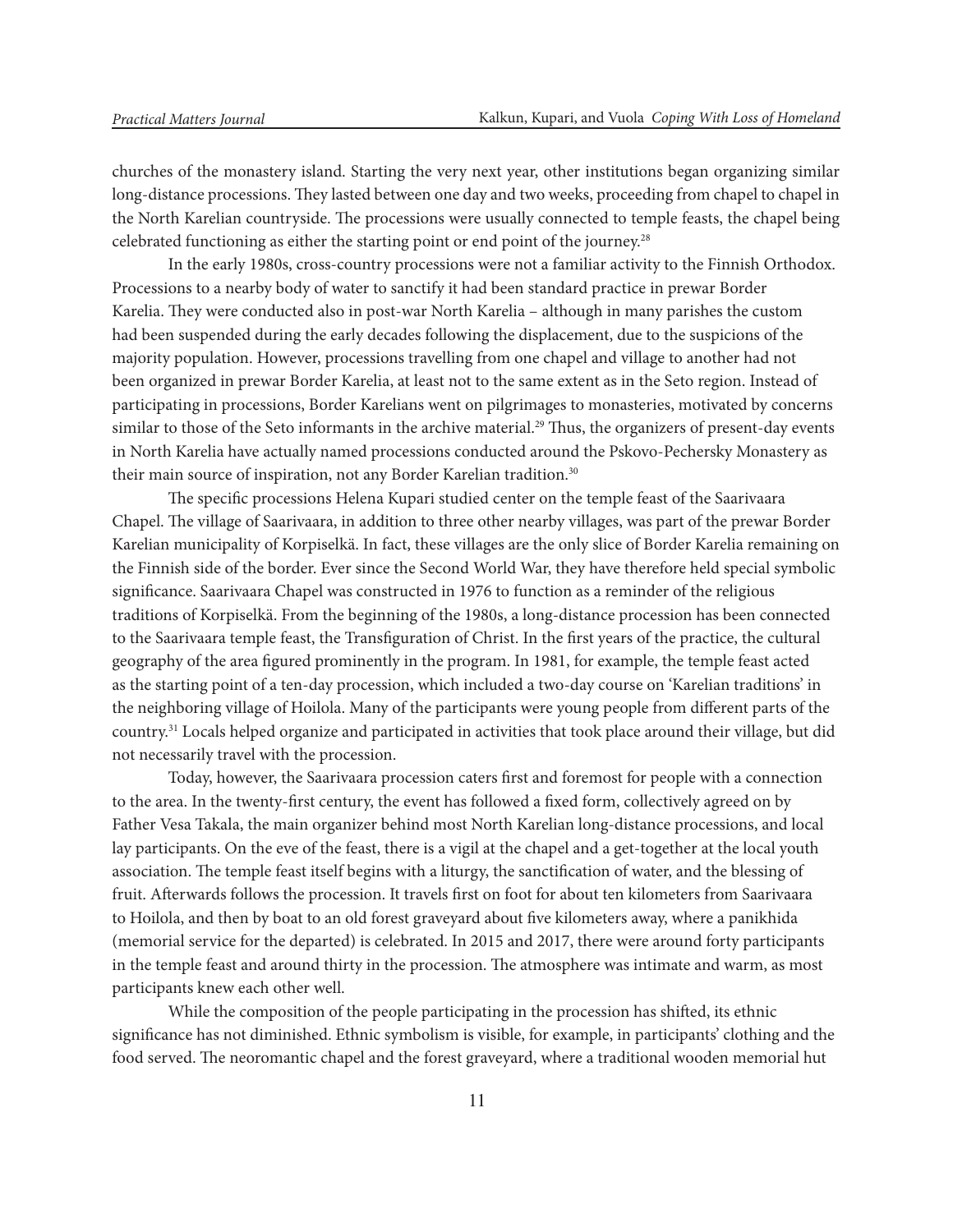(grobu in Finnish) has been erected on the grave of one deceased who had frequently participated in the procession, are important visual markers connected to Karelian Orthodoxy. Both in 2015 and 2017, the get-together program included ethnically inspired numbers such as community singing in the Karelian language. In addition, during the procession a prayer service was addressed to the 'enlighteners of Karelia,' canonized saints who lived and worked in the area.

Moreover, and most importantly, also the scene of the event is laden with ethnic meaning. Based on the e-mail questionnaire addressed to the participants of the 2017 feast, individuals hailing from different backgrounds interpret the significance of the procession taking place in historical Border Karelia slightly differently. Those whose families lived in one of the villages that the procession visits emphasize their concrete connection to the area, the knowledge that they are 'travelling in the land of their ancestors.' For others, the area functions to exemplify and metonymize Karelia in more abstract manner. One participant, for instance, noted that "genuine Karelianness is embedded in the soil of the area." Overall, the second or third generation displaced Karelians among the attendees described how the feast helps to ease one's 'longing for Karelia' – a concept used in Finland to describe refugees' complex feelings of loss and nostalgia. As one woman in her sixties explained, "[t]he event is like a return to my roots. […] This is how Karelians have for generations gathered to celebrate temple feasts and communal services."

After the fall of the Soviet Union, travel across the Russo-Finnish border became easier. For the first time in almost fifty years, displaced Karelians were able to visit their old home areas. Ever since the 1990s, the Orthodox Church has also conducted processions to Russian Karelia. One of these processions takes place annually the day following the Saarivaara temple feast. It starts from a border crossing close to Hoilola and travels a short distance through the old municipal center of Korpiselkä to a forest graveyard, where two memorial services are held: one on the Orthodox and the other on the Lutheran side. A third service is held on the grounds of the Korpiselkä church, still partly erect, in front of a memorial for local (Finnish) soldiers fallen in the Second World War. In recent years, around seventy people have participated in this event.

In the Korpiselkä procession, ethnicity is produced somewhat differently compared to the Saarivaara procession. There are no symbolic evocations of Karelianness in the form of food, vestments, or performances. The fact that the procession travels in actual ceded Karelia is enough to bring ethnicity to the fore. Furthermore, most people participate in the event based on a combination of religious motives and those related to family history and ethnic identity. The reason for this is that visiting Korpiselkä municipal center is extremely difficult. Like Estonians, Finns also need visas to travel to Russia. What is more, the municipal center is situated so close to the border that anyone travelling there must have a special permit and be accompanied by Russian border guards. The procession, however, provides an accepted form of entrance to the area. The participants are even exempted from the visa requirement. Thus, people with roots in the area attend the procession to visit their ancestral homeland, even if only briefly. Not all of them are members of the Orthodox Church, or even religious at all.

Based on the e-mail questionnaire, many participants consider the rituals conducted at the graveyard and the memorial the most crucial and moving part of the event. Regular remembrances at the gravesite have traditionally been important in Karelian Orthodoxy. However, it was not only the Orthodox but also the Lutherans among the respondents who emphasized the value of the services. On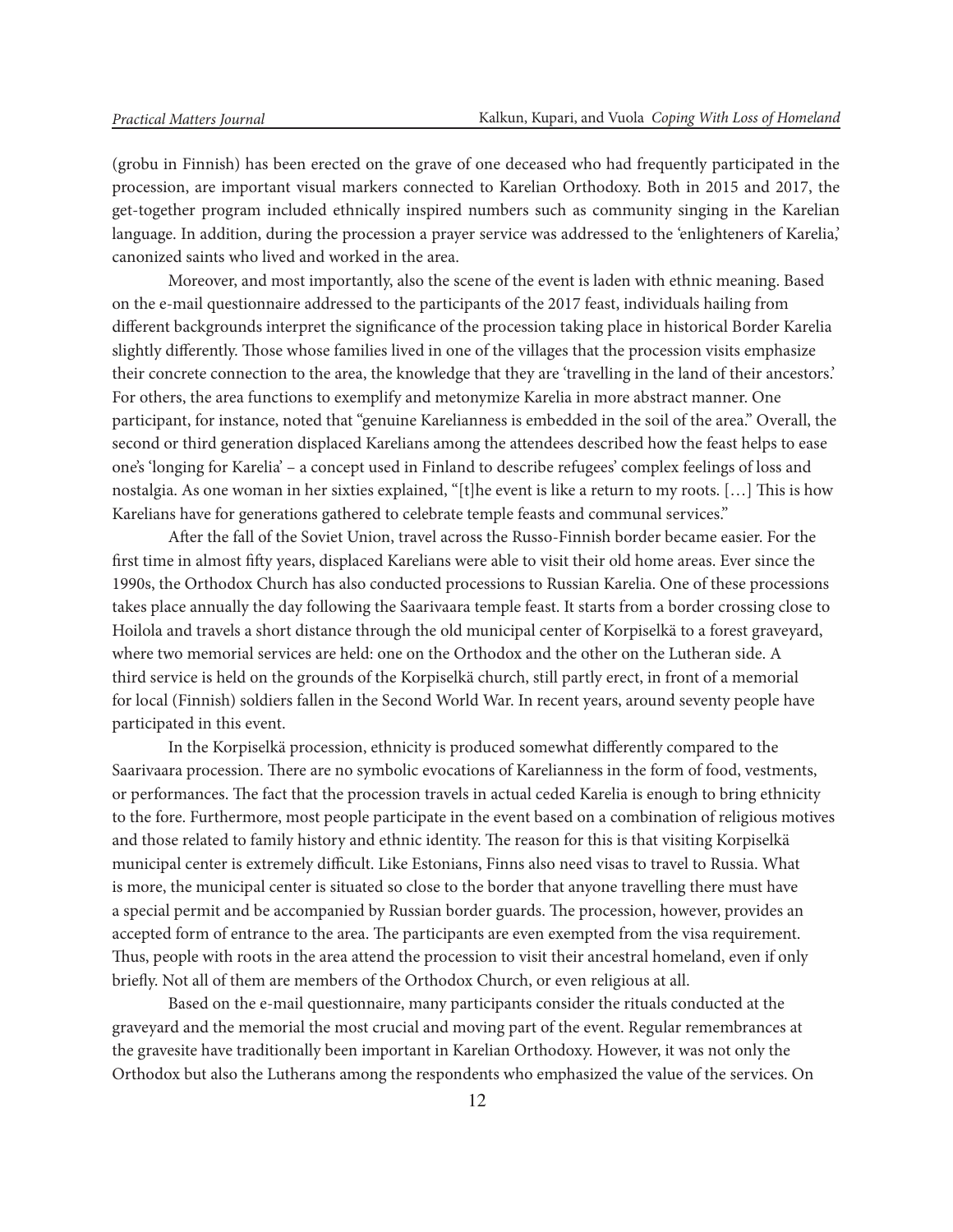the eve of the Second World War, around forty percent of the inhabitants of Korpiselkä belonged to the Lutheran Church, which accounts for the existence of the Lutheran graveyard and the participation of many Lutherans in the procession. As the graveyard is abandoned and in a ruined state, it is practically impossible to locate individual graves. This further increases the significance of a priest-led ritual in which the local deceased are collectively remembered and prayed for.

In addition to the graveyard, the destroyed village – where vegetation has run wild and stone foundations, with the exception of the church, are the all that remains of the prewar houses – is a concrete and poignant reminder of the passage of time. Many participants experience a particularly strong, negative reaction to the state of the church. One first time visitor, for instance, recounted, "[m]y parents were wed in that church and I went through quite a surge of emotion standing there on the crumbling steps. I felt so angry and upset." Others who had taken part several times noted that their mood differs from procession to procession. While some trips are dominated by feelings of sadness and bitterness, at other times the overall experience is positive, even empowering. Generally speaking, most people who participate in the procession today do not have personal memories of prewar Karelia. They travel to ceded Karelia to enter into the experiences of their parents or grandparents: to have "a dialogue with history, the area, culture, tradition, and one's roots," as another respondent said.

Orthodox Christian procession, explains Father Vesa Takala, is a "religious service on the move" in which the congregation can experience the beauty of nature as well as participate in consecrating it.<sup>32</sup> The processions of Saarivaara and Korpiselkä take place in the borderlands of Finland and Russia. At present, the village of Saarivaara consists of ten inhabited houses while the village of Korpiselkä is abandoned. For a period of two days each year, the processions bring this remote area to the center of ritual action and attention. In a sense, the processions temporarily unite the historical municipality split by the border. They make the region whole again; even more, they make it holy. In their recent study of the same event, Teemu T. Mantsinen and Jere Kyyrö demonstrate how the processions – ritual totalities consisting of a myriad of detailed ritualized interactions between the clergy, different categories of lay people, material objects and the surrounding space – create a provisional and temporal sacred order that engulfs the natural world around them.33 Through their actions, the participants take hold of and give meaning to the places they visit and the landscape they move across. One more goal that they achieve in the process is that of making the presence of the Orthodox community known and visible in North Karelia. Over the course of the past four decades, long-distance processions have become one central trademark of the Orthodox Church in the area. Through these services on the move, displaced Orthodox Karelians have not only eased their longing for Border Karelia but also established their presence in today's North Karelia.

## *The Pilgrimage of Saint Tryphon of Pechenga in Lapland*

After Finland ceded Pechenga to the Soviet Union, the Finnish Skolt Sámi were resettled in three villages situated on different sides of Lake Inari. The Skolts lost access to their ancestral fishing and hunting grounds, which resulted in the disintegration of their traditional way of life. Their hardships did not end there. During the latter half of the twentieth century, Skolt Sámi culture suffered severely from Finnish national assimilation policies. For instance, Skolt children were placed in boarding schools far away from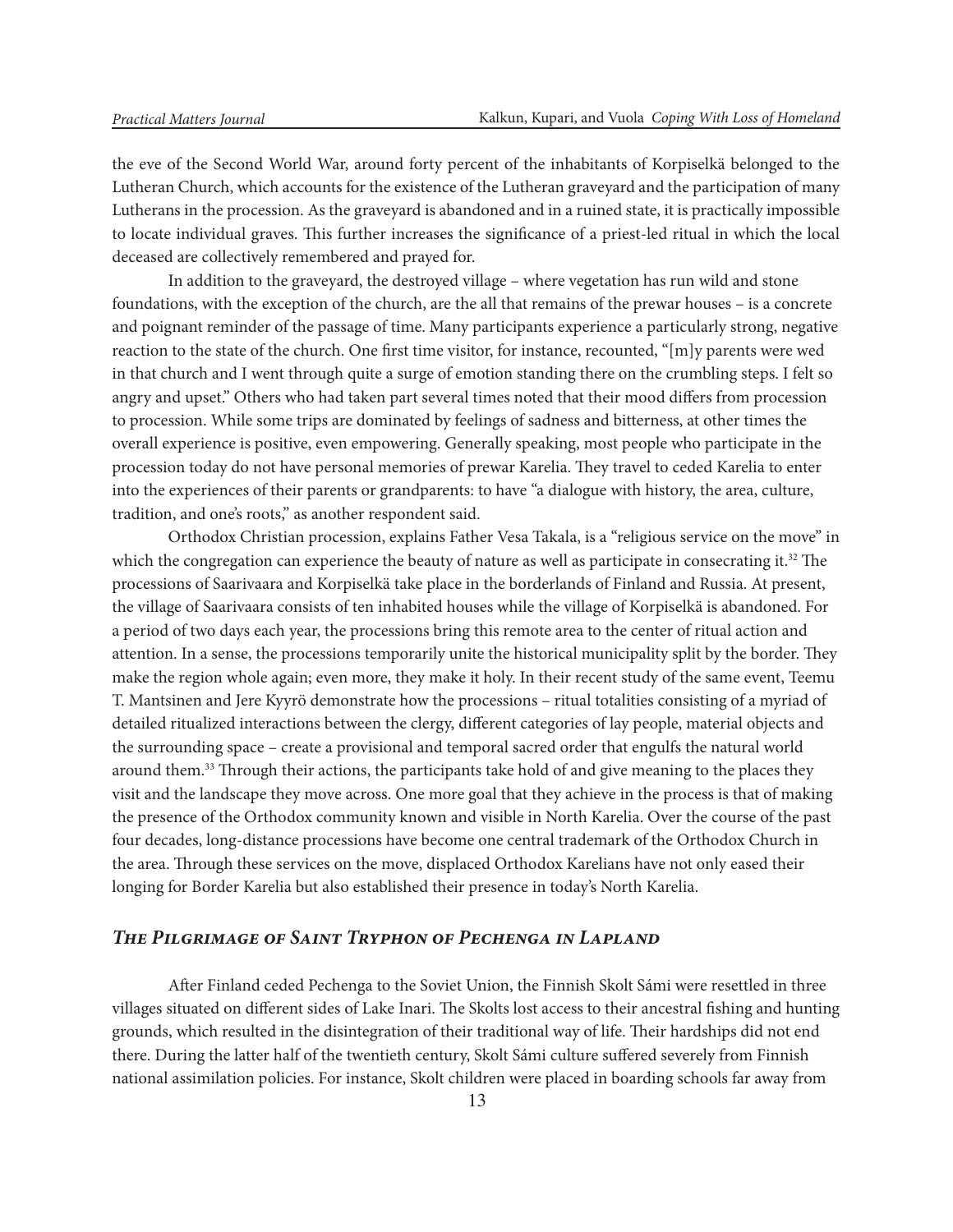Skolt villages in which speaking the Skolt Sámi language was prohibited. The second-generation displaced Skolts, born in the 1950s and 1960s, experienced these measures most harshly. They lost the ability to speak Skolt Sámi fluently and in the process learned to feel ashamed of their Skolt identity. Starting in the 1970s, the assimilation policies were gradually lifted. Over the course of the past few decades, intensive measures have been taken to revive the Skolt Sámi language, which is still severely endangered. Third-generation displaced Skolts, who are by and large more educated than their parents and grandparents, have been most active in the preservation and revitalization of Skolt culture.

Skolt Sámi culture is intimately connected to the Orthodox faith. Eastern Christian influences set Skolts apart from other Scandinavian Sámi groups, a difference that has historically been a source of discrimination within the wider Sámi community. However, it has also facilitated the maintenance of a distinctive Skolt identity. Elina Vuola's interviews with Skolt women, like those conducted by Mira Rantakeisu in her recent study on Skolt Orthodoxy, show that the Orthodox Church and tradition are important for the Skolt Sámi.<sup>34</sup> Both scholars noticed that positive interpretations of Orthodoxy are most accentuated among the older generations. For many older interviewees, it was difficult to separate religion and culture, for "to be Skolt Sámi is to be Orthodox." Among the younger generations, there is more variation. The more general trends of secularization and detachment from religious institutions are noticeable also in the Skolt community. However, even those Skolts who are not religiously active and are critical towards or feel distanced from the Church do not usually leave it altogether. As one younger informant stated, "Orthodoxy is the glue that holds the Skolt culture together." The Skolt Sámi have been Orthodox for longer than the rest of the Scandinavian Sámi have been Lutheran.

Saint Tryphon of Pechenga (Pââ'ss Treeffan in Skolt, 1495–1583) preached the Orthodox religion to the Skolt Sámi in the sixteenth century and founded the Pechenga Monastery. He is considered the patron saint of the Skolts. The Skolts' deep reverence for Saint Tryphon is evident, for example, in the presence of his icons in Skolt homes, churches, and chapels. Several of the latter have also been dedicated to him. In addition, folk narratives about Saint Tryphon's life are popular among Skolts even today. They are not miracle narratives, but rather folktales related to Saint Tryphon. One of the most common of these – that Vuola heard several times during her fieldwork – is the tale of Tryphon and the bear: on entering his cell in the wilderness, Saint Tryphon noticed that his porridge had been eaten. He found out that it was a bear, whom he grabbed by the ears as a reprimand. This is why the bear has such short, round ears. In the small Orthodox Church of Ivalo in Lapland, there is even an icon depicting this event.

Starting in 1965, a pilgrimage in honor of Saint Tryphon is organized every mid-August in northeastern Finnish and Norwegian Lapland.35 It is the single most important event that brings the Skolt Sámi together annually.

The Skolt Sámi live between borders in several ways. First, the Skolts are dispersed over three nation-states: Finland, Norway, and Russia. Second, since the Sámi have indigenous people status and some autonomy in matters of governance (especially in the Nordic countries), there is an invisible border between the Sápmi, the Sámi homeland area, and the rest of Finland, Sweden, Norway, and Russia. Third, the Finnish Skolt Sámi also have a degree of internal autonomy. Thus, there is also an invisible border between the Skolt Sámi region of Sevettijärvi and the rest of the Sápmi. As noted above, the Skolt Sámi are a small linguistic and religious group within the Sámi: a minority within minority. The pilgrimage of Saint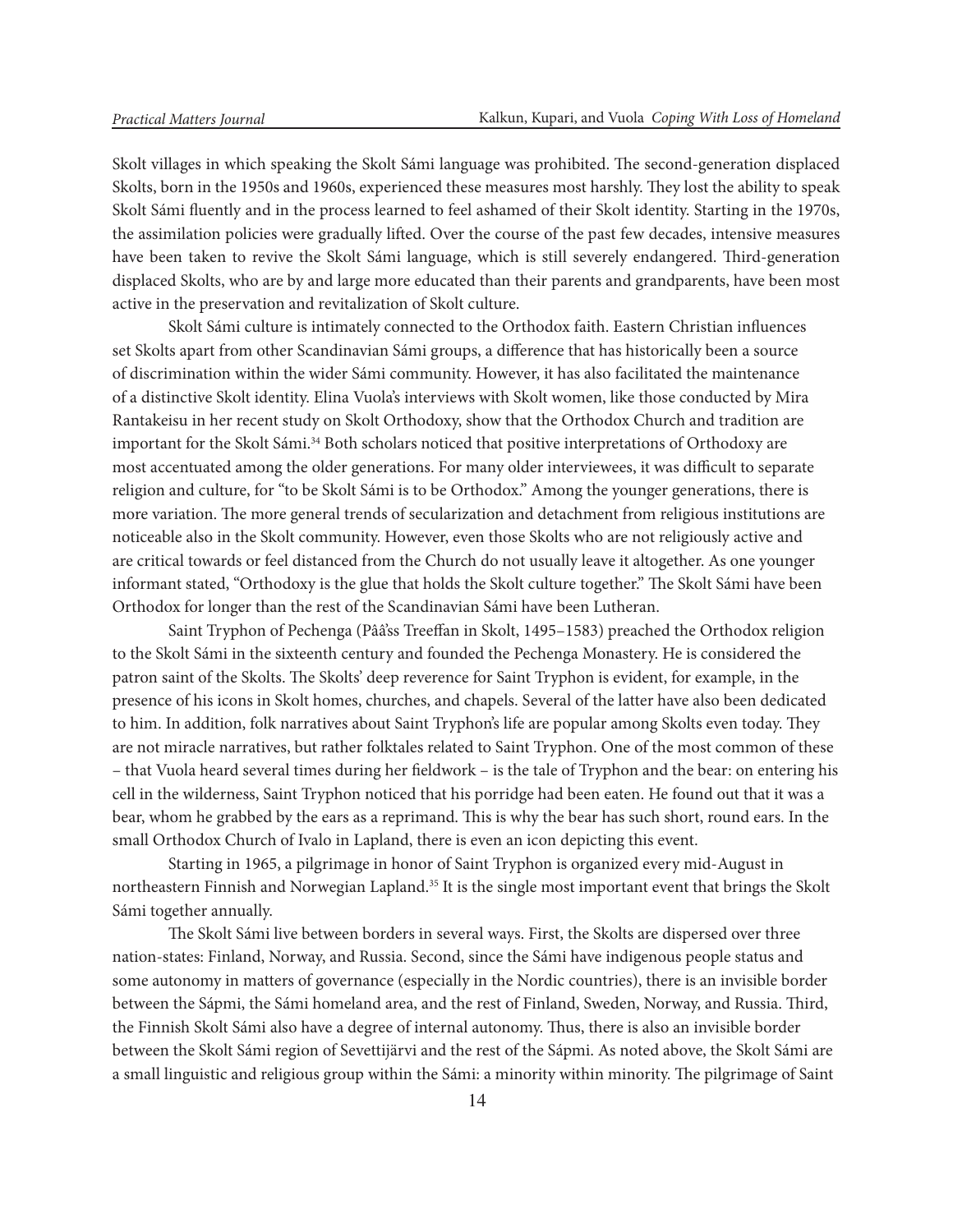Tryphon embodies and crosses all these borders. It literally moves in different parts of the Sápmi as well as crossing the national border between Finland and Norway.

It is noteworthy that representatives from other Sámi groups are not present at the pilgrimage. Most other Sámi events attract participants from all the Sámi groups of Finland (the Northern Sámi, the Inari Sámi, and the Skolt Sámi). In conversations with Northern Sámi residents of the Lake Inari area, Vuola noted that the other Sámi did not necessarily even know that the feast exists. Their ignorance is a reflection of the minority status of the Skolts among the Finnish Sámi, as well as their history of stigmatization as 'Russians.' Thus, in spite of its importance to the Skolts, the pilgrimage does not have a pan-Sámi element. Rather, it constitutes a pan-Orthodox gathering, bringing Orthodox faithful – Skolts, Finns, and Karelians – from different parts of the country in contact with each other. For Skolts living in the Skolt region, the dozens of pilgrims that come from elsewhere in Finland to their remote villages are a positive experience. During the feast, the participants also have the chance to visit an exhibition of Skolt handicraft and make purchases – a source of much-needed income for the local people.

In 2013 and 2017, there were about one hundred participants in the pilgrimage. It is difficult to say how many of them were Skolt Sámi or had Skolt heritage, since traditional Skolt costumes are no longer used as frequently as before. Generally speaking, the pilgrimage used to draw much bigger crowds, which were fondly remembered by some of Vuola's older informants. In decades past, Sevettijärvi Church was full of people who were dressed in Skolt costumes and spoke the language. Today, the generation that has lived through the evacuation and relocation is disappearing. Those who remain are often too old or weak to participate. Young people, too, are mostly absent from the pilgrimage. However, the only person dressed in a traditional Skolt Sámi costume throughout the 2017 pilgrimage was, in fact, a young woman. She stated that the event is of great importance to her, and that she wanted to express her feelings through her choice of clothing. As her account demonstrates, there are those among the younger Skolt Sámi who think that Orthodox rituals and traditions can positively impact the revival of the Skolt culture, language, and ethnic identity. Non-Skolts play a crucial role in the pilgrimage today as well. Many of the older Skolts who used to participate are too old now, while for younger Skolts the relationship to the Orthodox Church may be weaker. Orthodox people from elsewhere in Finland participate as they do in other pilgrimages in the country. The Orthodox parish of Lapland has consciously encouraged broader participation to give visibility to this important but small minority group in the church.

The pilgrimage lasts between two and three days. It is conducted mostly by car, because the three Skolt Sámi villages (Nellim, Keväjärvi, and Sevettijärvi) are situated almost two hundred kilometers apart. The pilgrimage visits all the villages, thus helping to nurture contacts between and feelings of togetherness among the Skolts. It also extends to Neiden (Näätämö in Finnish) in Norwegian Sápmi, to the remnants of a historical Skolt village by the Näätämö River. The pilgrimage starts on Friday with prayer services in Keväjärvi and Nellim, on the southern shore of Lake Inari, followed by an evening program. The next morning, pilgrims travel about 150 kilometers to Sevettijärvi, the largest of the villages and the center of contemporary Skolt Sámi culture. They attend a cultural event at Sevettijärvi School, the only school in Finland where the Skolt Sámi language is taught as part of the curriculum. In 2017, the pupils – about twenty children between the ages of seven and fifteen – had prepared a two-hour program for their guests, including the Metropolitan of Oulu. Besides performing traditional songs and dances, the pupils also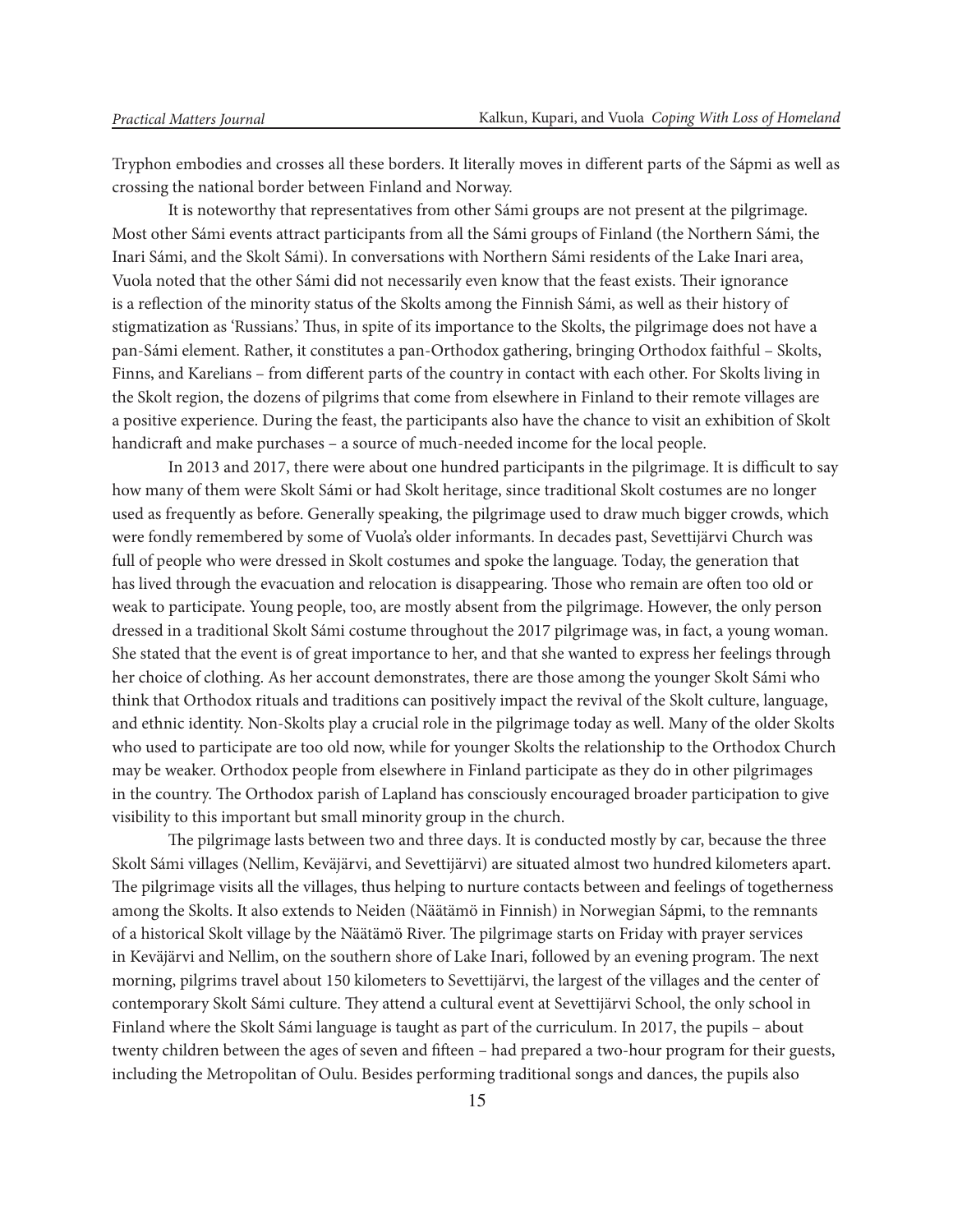showed the pilgrims a short film that they had made. Tradition and modernity, locality and globalization, merged in their Skolt-language adaptation of Star Wars.

The pilgrimage includes several religious services. During the 2017 event, the services featured some new chants, written by the local priest and cantor, which explicitly address the significance of Saint Tryphon for Skolts. Several Skolt participants commented on them positively. Prayers that ask for intercessions and blessings on behalf of the Skolt people give voice and institutional acknowledgement to their lived experience. Moreover, the chants also narrate Skolt history, including their displacement from Pechenga. The addition of the newly written ektenia (series of petitions) and troparion (hymn) intensifies the commemorative aspects of the services. The pilgrimage, overall, is not just any Orthodox feast, but has the very specific function of honoring the tragedies that have befallen the Skolt Sámi people, and offering solace and consolation to contemporary Skolts. This fact is also impressed on the non-Skolt participants by the explicit connection that the verses create between Saint Tryphon and the Skolt Sámi.

The pilgrimage ends with a liturgy at Saint Tryphon's Church in Sevettijärvi on Sunday morning. The service is the most solemn event in the pilgrimage, which is reflected also in participants' clothing: people are more likely to dress in traditional Skolt costumes to partake in the Eucharist than when attending other rituals included in the pilgrimage. During the liturgy in 2017, the only Skolt Sámi Orthodox deacon in the world, Erkki Lumisalmi, intoned the ektenia in Skolt. The use of the Skolt language is, naturally, of paramount importance to the Skolt participants, even though they are all fluent in Finnish. While some liturgical and ecclesiastical texts have recently been translated into Skolt, there are no priests who could celebrate the entire liturgy in the language.

Just like the feasts in North Karelia and the Pechory region, this pilgrimage also visits graveyards. After the liturgy on Sunday, people walk to the Sevettijärvi graveyard, either to pay their respects at relatives' graves or just to take in the rather exceptional-looking cemetery, which has partly reverted to forest, the graves covered with thick layers of lichen, some with a grobu on top. The use of memorial huts among Skolts is one concrete example of Karelian influence on Skolt culture. In the interviews, Vuola's interlocutors interpreted the purpose of the grobu in a variety of ways. Several interviewees described it as (among other things) the home of the spirit or soul of the deceased. This explanation is related to the tradition of bringing food to and eating ritual meals at graves that is part of Orthodox folk piety in many cultures, including the Karelians and Setos.

One of the emotional high points of the pilgrimage takes place in Neiden on Saturday afternoon, in the vicinity of a small chapel dedicated to Saint George. This site contains both an old Skolt graveyard and a new mass grave. In 1915, the skeletons of ninety-four Skolt Sámi were exhumed from the Skolt graveyard for 'scientific' purposes. They were stored in the anatomical museum of the University of Oslo and returned only in 2011. At present, the bones rest in a mass grave close to the old graveyard, topped by an artificial mound and a grobu erected sometime between 2013 and 2017. In 2013, the mound was still bare. Thus, visitors who did not know its history could cross it without ever realizing where they were walking. Now, the site is clearly marked as a grave. As part of the pilgrimage, a panikhida is conducted on top of the mound. It is likely that many of the Skolt participants have ancestors buried in the grave, which adds further significance and intensity to the ritual.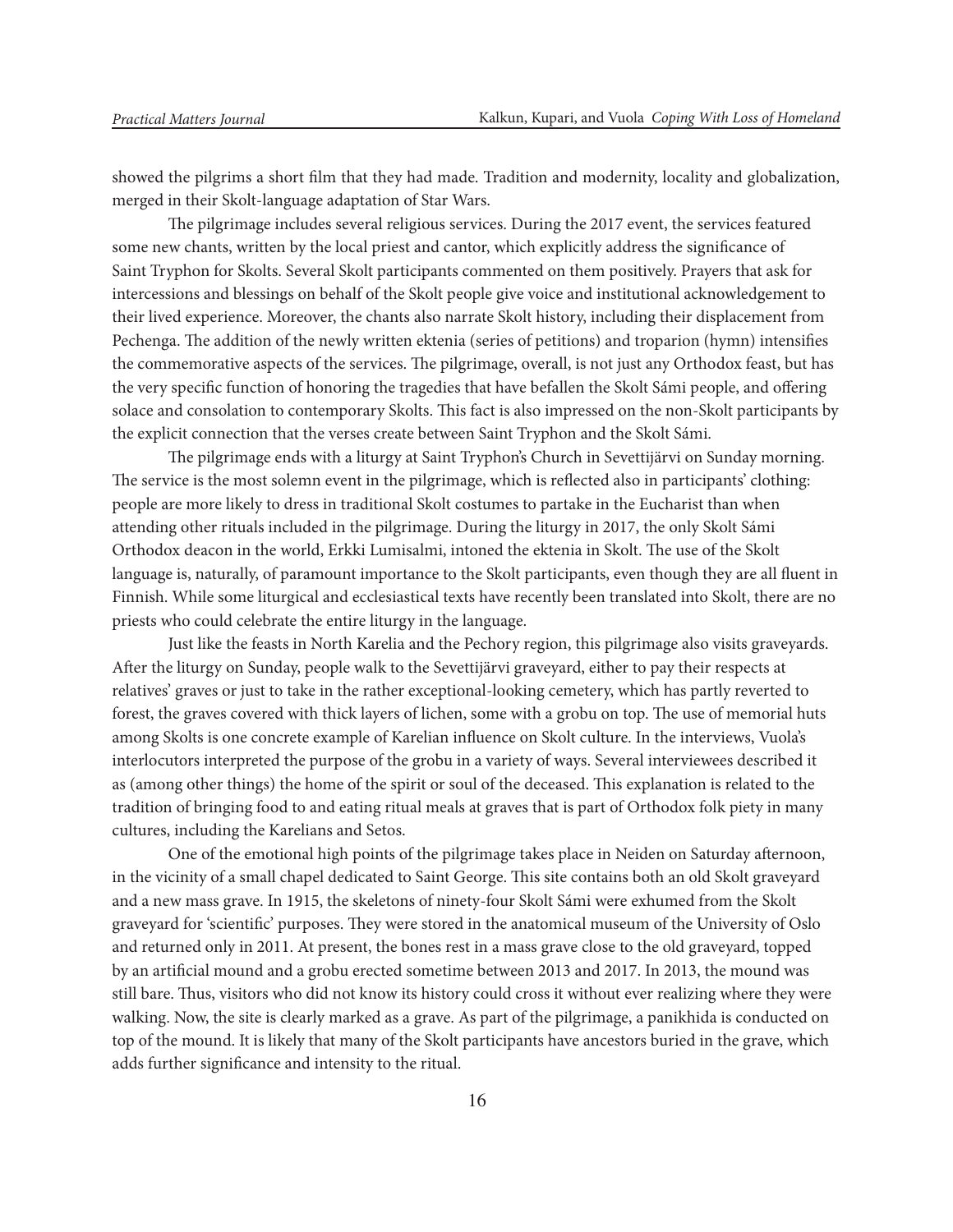As Kalkun and Kupari explained, visiting graveyards, remembering the dead, and the panikhida are central in all these three cases. The Orthodox understanding of remembering the dead and praying for them is in general different from Western Christianity. In the areas studied in this article, the Orthodox customs were built onto pre-Christian habits and practices. In the case of the Skolts, the mass grave in Neiden is not just any Orthodox graveyard but a visible sign of the ways they have been treated in the course of history.

A museum of Skolt Sámi culture has recently been founded close to the graveyard, on the opposite shore of the Näätämö River. In connection with the erection of the museum, the ancient Skolt village, the chapel, and the graveyard have all been marked with signposts. The 2017 pilgrimage program included a visit to the museum, during which it was ritually blessed. The newly opened museum testifies to the growing recognition of the distinctive culture and history of the Skolt Sámi people on the part of the governments of Norway and Finland. Nevertheless, it does not erase the effects and memory of past atrocities.

The Orthodox Church is the only institution that gives ritual expression and relief, not just to the tragedies of the evacuation and the loss of ancestral homeland and way of life, but also to the cumulative trauma that has resulted from the long history of institutional indifference and downright hostility toward the Skolt Sámi. The mass grave is a concrete reminder of how the rights of the Skolts have been violated by the peoples and nation-states that have claimed their lands as their own. The panikhida celebrated at the location therefore also has immense political and cultural significance, even though this is not necessarily explicitly articulated. Overall, the panikhida that collectively honors the stolen and newly recovered remains of deceased Skolts epitomizes the inherent potential that Orthodox rituals have to help the Skolt Sámi mourn and cope with the various losses that they have suffered over the course of time.

#### *Discussion*

The three case studies presented above have much in common. In many ways, the fate of Setos, Karelians, and the Skolt Sámi has historically lain in the hands of more populous and powerful peoples. All three groups have repeatedly had to adapt to changing political realities, as nation-states to the west, east, and south of their traditional home areas strove to extend their spheres of influence through contracts or by force. Over the course of the past century, changes in national borders have split the traditional territories of Setos, Karelians, and Skolts, cutting some of them off from their ancestral homelands. Finnish Karelians and Skolts became internally displaced people in the aftermath of the Second World War and went through an arduous process of resettlement. The migration of Setos was not the direct result of war, although it was made possible by the Soviet Union's annexation of Estonia. Nevertheless, after Estonia regained its independence, the Russo-Estonian border separated Setos residing in Estonia from the traditional center of their culture.

All three peoples have an intimate historical connection with the Eastern Orthodox faith. Among Estonians, Finns, and other Sámi, affiliation with the Orthodox Church has evoked suspicions of 'Russianness.' Estonians speaking about Setos employed the rhetoric of the noble savage and untouchable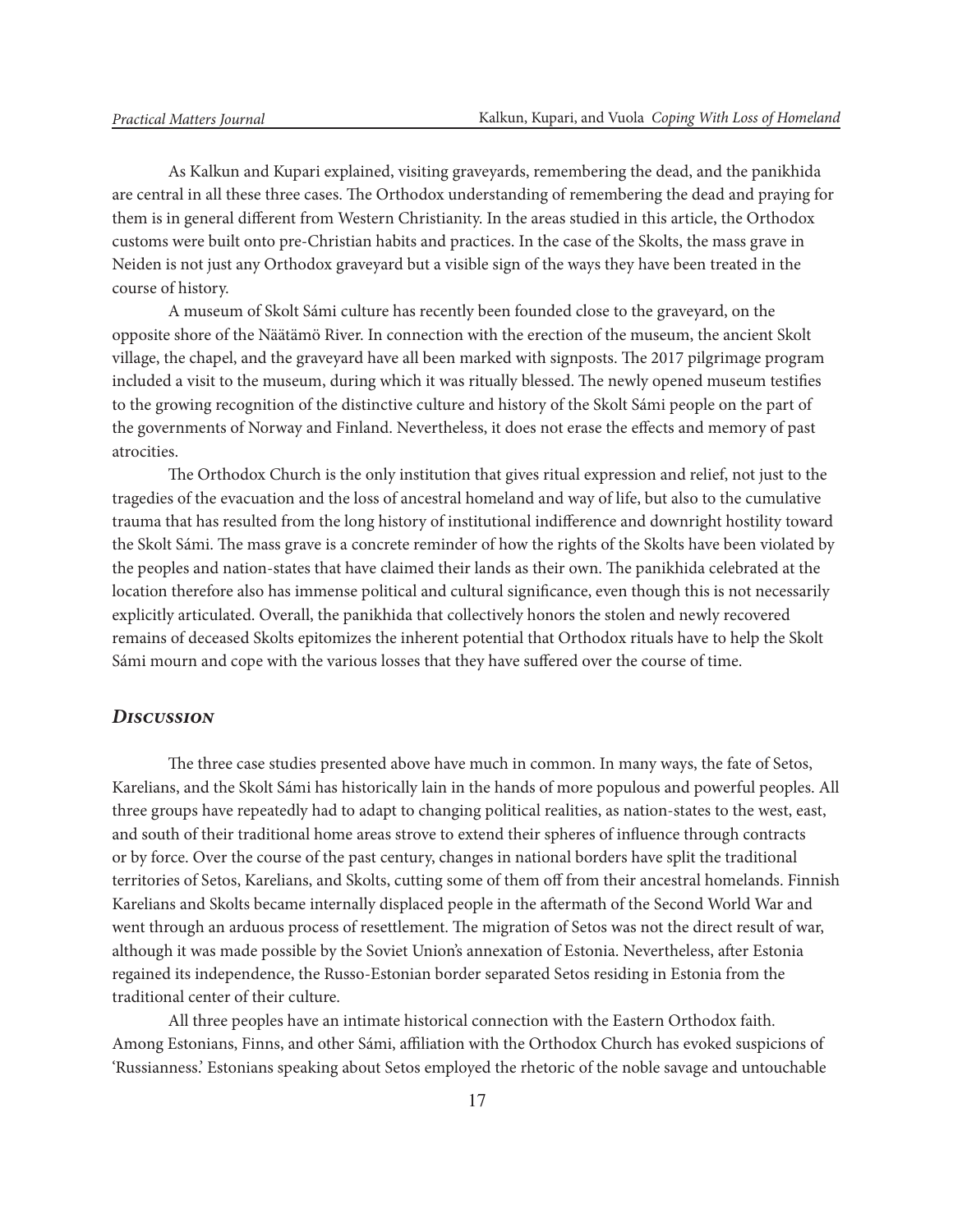primal Estonian, and tried to present Seto culture and religious traditions as something outdated and backward.<sup>36</sup> Orthodox Karelians and the Skolt Sámi were particularly harshly stigmatized as 'Russians' during the first decades after the Second World War. Otherwise, however, their post-war experiences differed significantly. Of the three groups under discussion, the discrimination of the Skolts has been the most severe. Their traditional culture and way of life have been the target of systematic and pervasive measures of assimilation. Only time will tell if the Skolt Sámi language will survive at all. Karelians, too, suffered massively during the evacuation and resettlement, but their situation improved faster. Displaced Karelians constituted over ten percent of Finland's total population, which made them a political and cultural force to be reckoned with. Their problems thus received much more public attention and institutional recognition.

Our analysis of the Dormition feast in Pechory, the Saarivaara Chapel temple feast, and Saint Tryphon's pilgrimage demonstrates that the Orthodox religion continues to function as an important source of ethno-religious identity among Setos, Karelians, and Skolt Sámi. All three feasts take place in symbolically significant locations and help members of these minority groups reconcile the traumatic events of their past with the present-day situation. Saint Tryphon's pilgrimage, conducted mostly by car, visits historical and present-day Skolt villages and their holy places, where religious rituals are celebrated. In the other two events, processions play a prominent role. The culmination of the Pechory feast is a procession around the monastery walls, while in North Karelia processions constitute the main activity of the feast. Moreover, Kalkun also uses the term pilgrimage to describe Estonian Setos' trips to participate in the Dormition feast as a whole. The same term has also been used of displaced Karelians' visits to their old home areas.

Historically, the Orthodox Churches have been relatively flexible in their approach towards indigenous customs, tolerating local cultural traits or absorbing them into institutional practices rather than trying to weed them all out. In Lapland, for instance, the policies adopted by the Lutheran Church when converting Sámi people to Christianity were much stricter. Furthermore, many Orthodox rituals – including temple feasts, memorial days of saints, and regular remembrances – focus on the local community, be it a village, a people, or a nation. Thus, they can easily and 'naturally' take on ethnic flair and incorporate elements that commemorate critical events and turning points in the history of the community.

For Border Karelians and Skolts, the significance of Orthodox Christianity as a carrier of not only religious but also ethnic identity became accentuated after the evacuation. While the Orthodox Church was hit hard by the war, it continued to function, relocating with displaced Orthodox Karelians and Skolts to their new home areas. In some ways, it was the one institution central to their everyday lives that survived the cessation of Karelia and Pechenga more or less intact. In the decades following the war, the Orthodox faith thus came to constitute a major link between the past and the present. For Setos living in Estonia, the Orthodox religion also forms an essential part of their identity as a people. In Soviet Estonia, the functioning of the Orthodox Church, while severely limited, was not completely banned. These circumstances supported the Setos' holding on to their distinctive religiosity in a predominantly non-Orthodox society.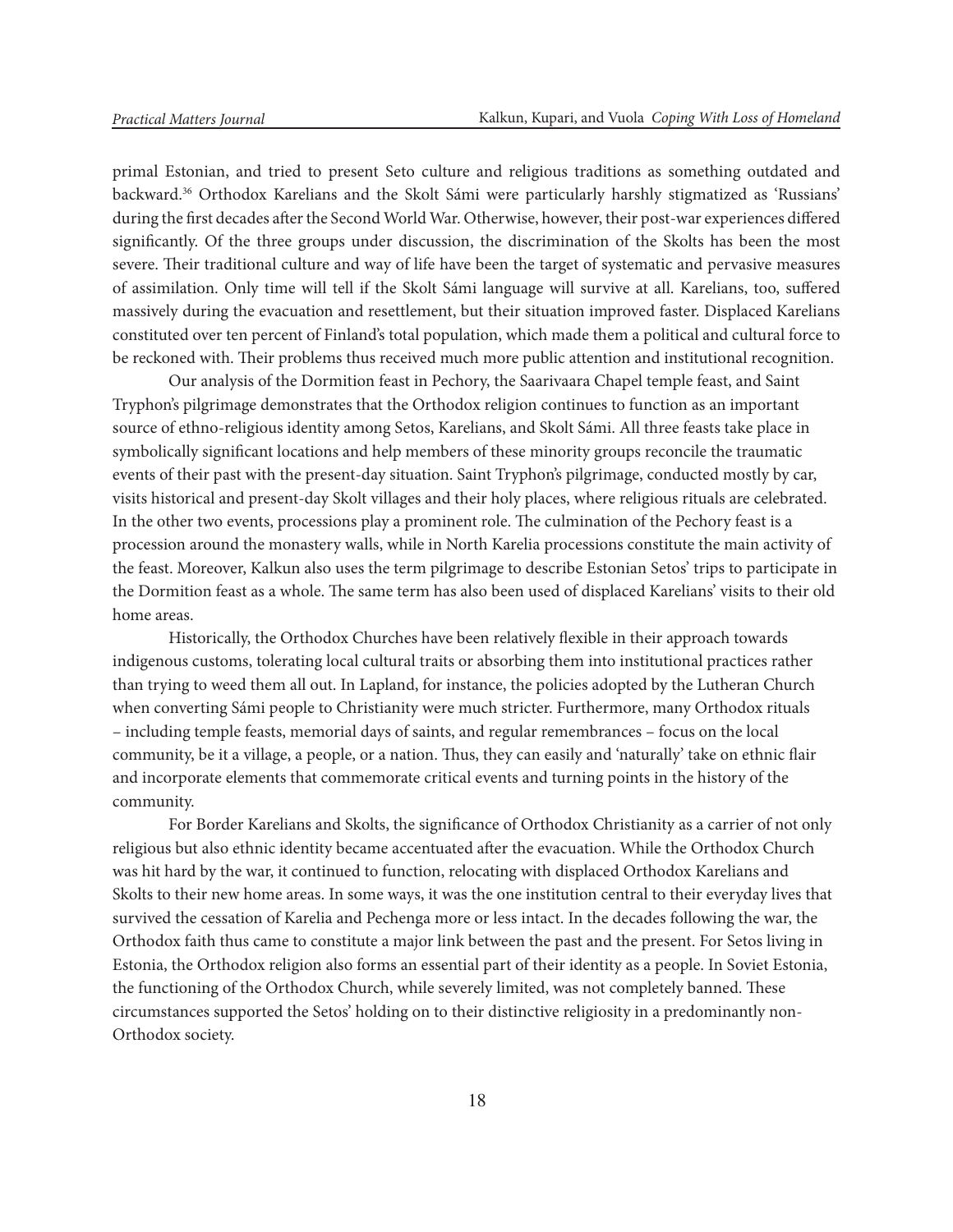In all three feasts that we have analyzed, national and ethnic identity is emphasized by concrete means. These include traditional clothes, food, objects, and customs, the use of the local language and colloquialisms, non-religious ethnically inspired program, as well as the presence of respected elders who have lived through and can remember past times. Through these markers, the groups assign special meanings to the rituals, asserting their identity. Ultimately, these practices are precisely what turns the feasts into manifestations of Seto, Karelian, or Skolt Sámi Orthodoxy. In the Seto case study, the task of 'laying claim' to the event is the most urgent, for the simple reason that Setos make up only a small minority of all the participants in the Dormition feast. In recent decades, Orthodox Christianity has once again come to be seen as one of the defining features of Russianness, which has increased the nationalistic overtones of religious events. Thus, contemporary Setos attending the Dormition feast are, in a sense, swimming against the tide. Nevertheless, although outsiders may not even discern Setos from amongst the thousands of pilgrims, for the Setos themselves their presence matters. Through measures such as wearing traditional Seto clothes they make the feast their own, evoking memories of a different time.

Our case studies also emphasize the importance of official gestures of recognition for small minority groups that lack a national Orthodox church of their own. During the 2017 Dormition feast, the Metropolitan of Pskov and Porkhov publicly acknowledged the historical connection of the Seto people with the Pskovo-Pechersky Monastery. The Metropolitan of Oulu honored Saint Tryphon's pilgrimage with his presence. Moreover, the religious services conducted during the pilgrimage included new chants that explicitly refer to the Skolt Sámi and their past sufferings. None of these incidents went unnoticed by the participants. Generally speaking, the need for such recognition is not as acute among Karelians, who have historically constituted the great majority of Finnish Orthodox Church members. Until the end of 2017, even the head of the church was titled 'Archbishop of Karelia and all Finland.'37 Nevertheless, the presence of the Orthodox Church as an institution in events that commemorate the loss of Karelia and the hardships of the evacuees is of great significance. Overall, in presenting this argument we do not want to understate the fact that the Orthodox Church has also been guilty of taking colonialist measures in its dealings with these groups. Nevertheless, most contemporary members of these minorities consider gestures of acknowledgement by the Church and its officials undeniably affirmative of the local culture.

The processions and pilgrimages we have discussed here have, in some ways, a lot in common with contemporary Russian practices. Like their Seto, Karelian, and Skolt counterparts, present-day Russian pilgrims also struggle with the issues of ruptured traditions and painful histories.<sup>38</sup> Furthermore, in relation to the broad question of how history, memory, and national mythologies are engaged in and through processions, our analysis highlights the significance of graveyards as ritual sites. All three feasts include visits to cemeteries located in the ancestral home areas of the people studied here. In our estimation, these visits constituted some of the emotional culmination points of the events. Ritual remembrance of the departed is important in Orthodox Christianity, which further intensifies the tragedy of having limited or no access to loved ones' graves. Moreover, Orthodox rituals of remembering, which treat the living and the dead as members of the same community of the faithful, provide a concrete way of reinforcing the connection between past and present generations. They evoke the history of the group or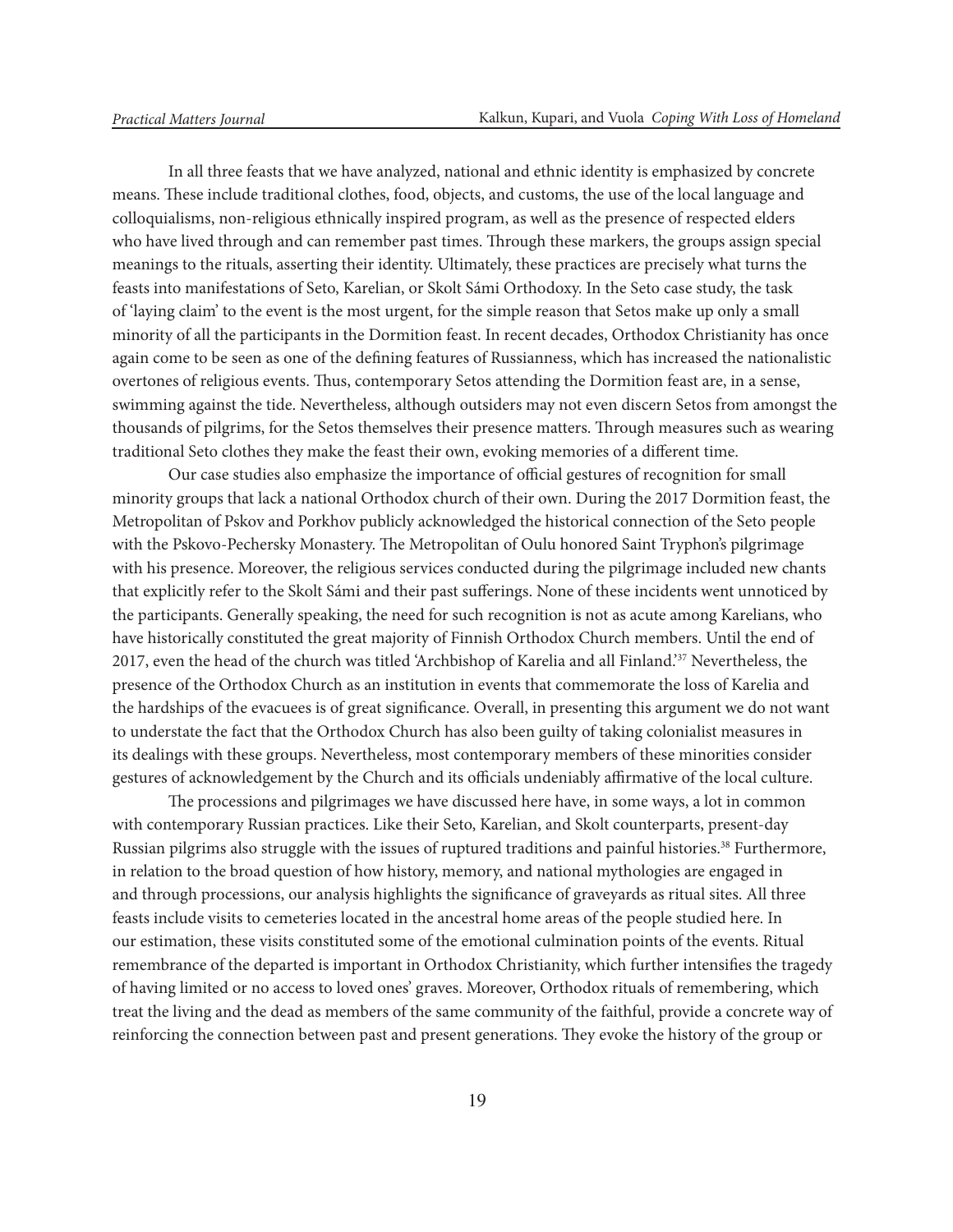people in question, and highlight the difficulties they have experienced.

In our three case studies, remembrance of the deceased took slightly different forms. The program of Saint Tryphon's pilgrimage and the North Karelian processions included priest-led, collective memorial services. The memorial services celebrated at the ruined graveyard and war memorial in Korpiselkä honored the lives of inhabitants of the municipality from the time when it was still part of Finland, and the sacrifice of Finnish soldiers who had fallen in the war that ultimately cost Finland the area. Thus, they had the effect of keeping alive the memory of Finnish (instead of Russian) Korpiselkä. The panikhida at the mass grave in Neiden mourned the violence that the Skolt Sámi have experienced from different nationstates. Setos' visits to Pechory region graveyards, in contrast, were more focused on personal and private remembrance. People participated in the excursions to take care of and conduct rituals of remembering at specific relatives' graves. One obvious reason for this difference is that, for Setos, much less time has passed since the Russian border was closed. The Finnish Karelians that lie buried in the numerous graveyards of ceded Karelia have been dead for more than seventy years.

Processions and pilgrimages move across space and nature, and take hold of the surrounding landscape. In North Karelia, processions travel in the Russo-Finnish border area and even cross over to present-day Russia, thus symbolically uniting the region split in half by the border. Saint Tryphon's pilgrimage visits all three Skolt Sámi villages in present-day Finland, consecrating the Skolt region in the process. The Setos participating in the Dormition feast and procession lay claim to their ancestral homeland, which is now inhabited mostly by ethnic Russians. All three feasts can be seen to constitute rituals of healing that allow participants to cherish the culture and commemorate the hardships of their forbears. In the Karelian and Seto case, the feasts also provide access to areas that are otherwise very difficult to reach. They literally help people cross borders and visit their ancestral homelands.

Finally, a crucial element in all the processions and pilgrimages that we have studied is that while they are collective undertakings, they also accommodate participants' individual – even non-religious – motivations and meaning-making. They leave room for imagination and personal significance. This is of the essence, since the experiences of all Setos, Karelians, or Skolt Sámi have obviously not been identical, nor are their present interpretations of the past. As one participant in the Saarivaara temple feast procession explained, "[w]e travel together for a day amid beautiful nature, share experiences and exchange thoughts. […] Each of us bears her own burdens, maybe finding that they become lighter. At least, we are able to pray together."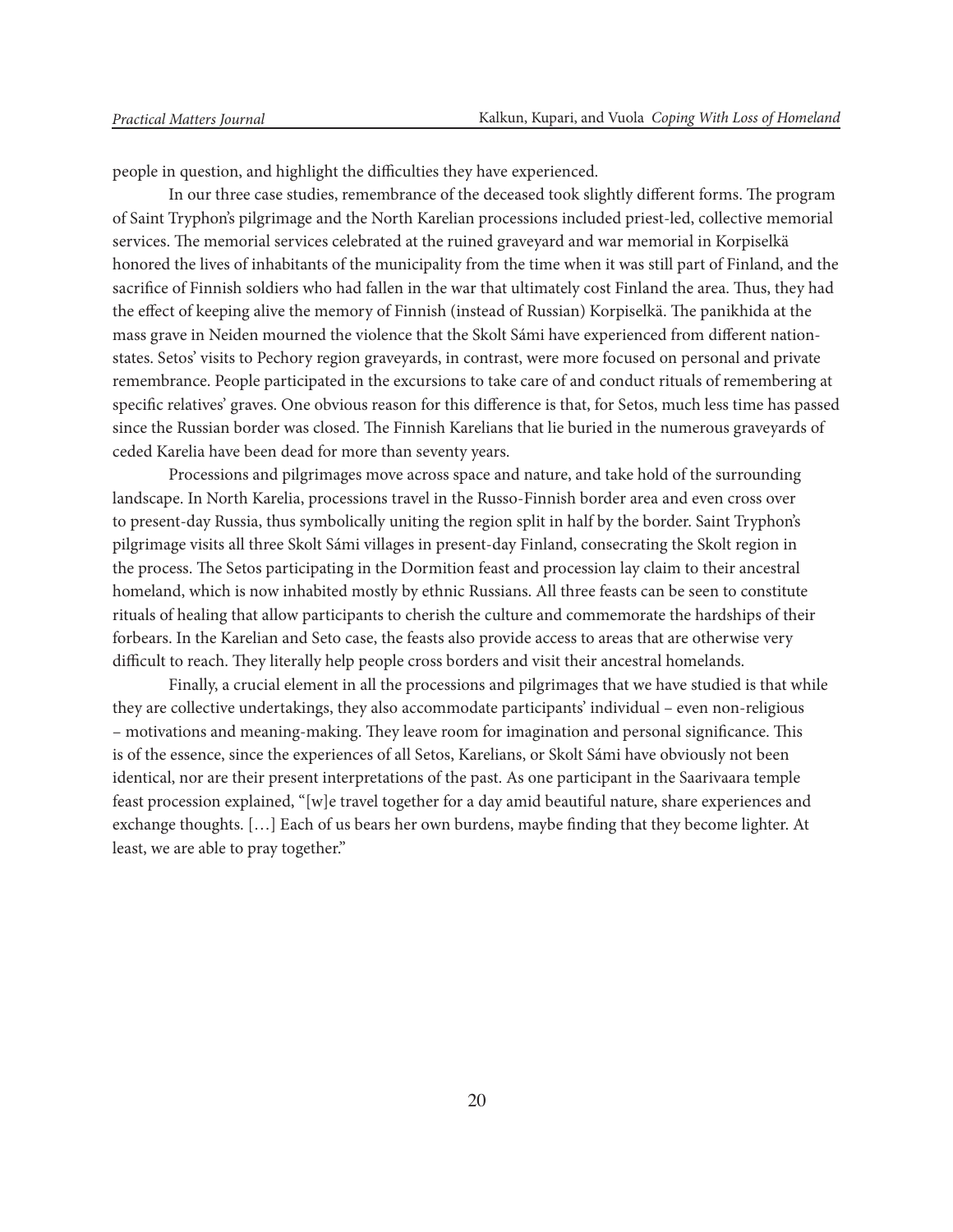#### *Endnotes*

**1** This article was written in the research project *Embodied Religion. Changing Meanings of Body and Gender in Contemporary Forms of Religious Identity in Finland* at the Faculty of Theology, University of Helsinki, funded by the Academy of Finland (2013-17). Also, Dr. Andreas Kalkun is Research Fellow at the Estonian Folklore Archives of the Estonian Literary Museum, Tartu, Estonia. The research is related to research project IUT 22-4.

**2** Gábor Bereczki, "The Uralic language family," in *The Finno-Ugric World*, ed. György Nanovfszky (Budapest: Teleki László Foundation, 2004), 165–70.

**3** E.g., Anneli Sarhimaa, *Vaietut ja vaiennetut: Karjalankieliset karjalaiset Suomessa* (Helsinki: Suomalaisen Kirjallisuuden Seura, 2017); Kadri Koreinik and Karl Pajusalu, "Language naming practices and linguistic identity in South-Eastern Estonia," in *Language and Identity in the Finno-Ugric World*, eds. Cornelius Hasselblatt and Rogier Blokland (Maastricht: Shaker, 2007), 192−204.

**4** E.g., Outi Fingerroos, "The Karelia of Memories – Utopias of a Place," *Folklore* 33 (2006): 95–108, doi:10.7592/FEJF2006.33.fingerroos; Kristiina Korjonen-Kuusipuro and Anna-Kaisa Kuusisto-Arponen, "Emotional Silences: The Rituals of Remembering the Finnish Karelia," in *Painful Pasts and Useful Memories: Remembering and Forgetting in Europe*, eds. Barbara Törnquist-Plewa and Niklas Bernsand (Lund: Lund University, 2012), 109–26.

**5** However, see Jeffers Engelhardt, "The Acoustics and Geopolitics of Orthodox Practices in the Estonian-Russian Border Region," in *Eastern Christians in Anthropological Perspective,* eds. Chris Hann and Hermann Goltz (Berkeley: University of California Press, 2010), 101–23; Jeffers Engelhardt, *Singing the Right Way: Orthodox Christians and Secular Enchantment in Estonia* (New York: Oxford University Press, 2015); Mira Rantakeisu, *Cultivating a Sense of Belonging: The Orthodox Church as a Part of the Collective Memory of Skolt Sámi in Finland*  (MA thesis, University of Helsinki, 2015). A general presentation in English on the Skolt Sámi is, for example, Tero Mustonen and Kaisu Mustonen, *Eastern Sámi Atlas* (Vaasa: Snowchange.Org, 2013). Recent books on the Sámi, which include the Skolt Sámi, in English are Veli-Pekka Lehtola, *The Sámi People: Traditions in Transition* (Inari: Kustannus-Puntsi, 2010) and Jukka Pennanen and Klemetti Näkkäläjärvi, *Siiddastallan: From Lapp Communities to Modern Sámi Life* (Inari: The Inari Sámi Museum, 2002). Most of the scientific research on the Skolt Sámi has focused on language, culture, and history, not religion.

**6** Temple feasts are feasts held on the memorial day of the patron saint of a church or chapel.

**7** René Gothóni, *Paradise within Reach: Monasticism and Pilgrimage on Mt Athos* (Helsinki: Helsinki University, 1993), 120–1.

**8** Dionigi Albera and John Eade, "International Perspectives on Pilgrimage Studies: Putting the Anglophone Contribution in Its Place," in *International Perspectives on Pilgrimage Studies: Itineraries, Gaps and Obstacles*, eds. Dionigi Albera and John Eade (New York: Routledge, 2015), 10.

**9** E.g., Mirel Banica, "Music, Ritual and Community among Romania's Orthodox Pilgrimages," *Review of Ecumenical Studies* 7 (2015): 460–5; Jill Dubisch, *In a Different Place: Pilgrimage, Gender, and Politics at a Greek Island Shrine* (Princeton: Princeton University Press, 1995); Gothóni, Paradise; Jeanne Kormina, "Avtobusniki: Russian Orthodox Pilgrims' Longing for Authenticity," in *Eastern Christians in Anthropological Perspective*, eds. Chris Hann and Hermann Goltz (Berkeley: University of California Press, 2010), 267–86; Inna Naletova, "Pilgrimages as Kenotic Communities beyond the Walls of the Church," in *Eastern Christians in Anthropological Perspective*, eds. Chris Hann and Hermann Goltz (Berkeley: University of California Press, 2010), 240–66.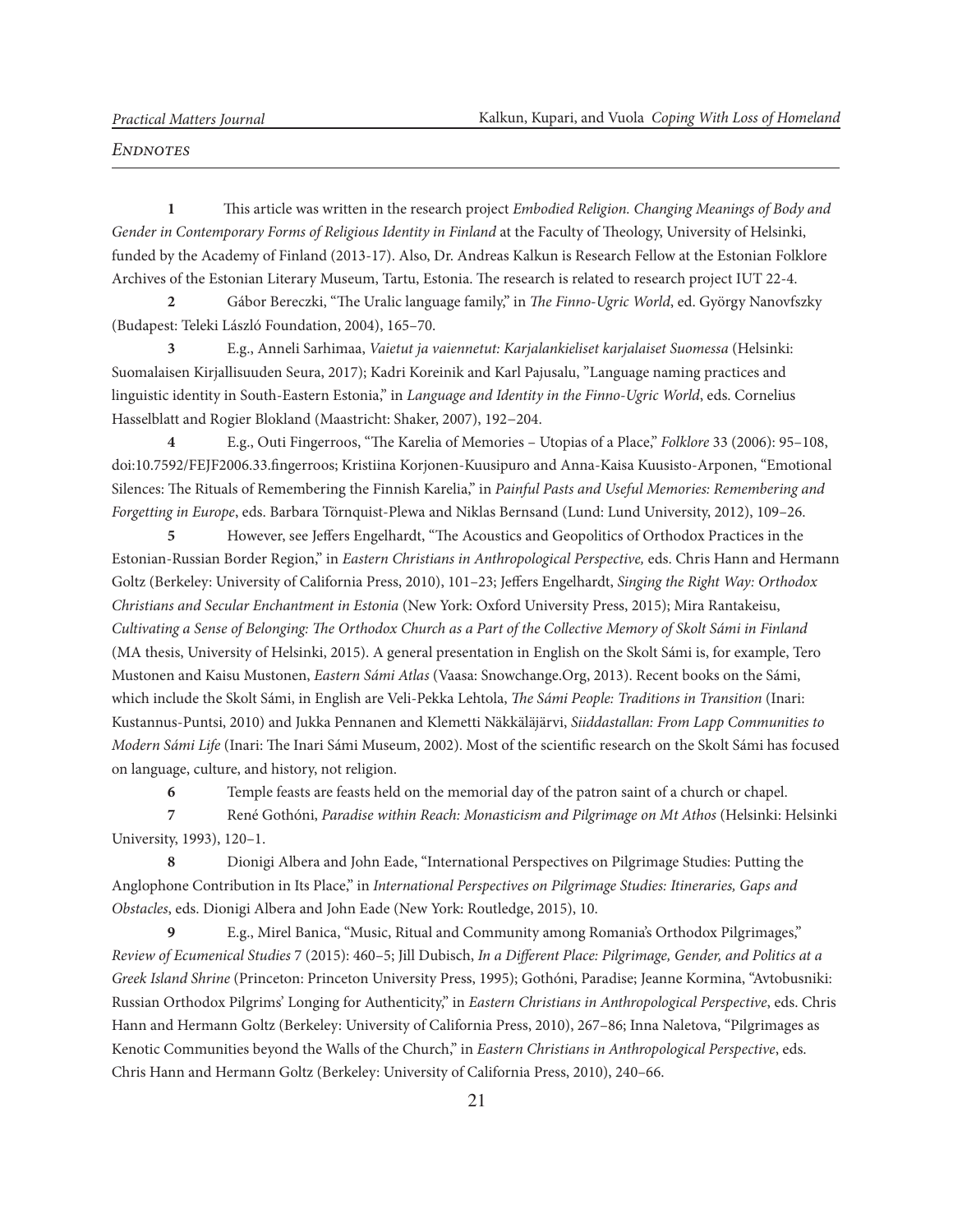**10** Stella Rock, "Rebuilding the Chain: Tradition, Continuity and Processions of the Cross in Post-Soviet Russia," in *Orthodox Paradoxes: Heterogeneities and Complexities in Contemporary Russian Orthodoxy*, ed. Katya Tolstaya (Leiden: Brill, 2014), 275–301; Stella Rock, "Touching the Holy: Orthodox Christian pilgrimage within Russia," in *International Perspectives on Pilgrimage Studies: Itineraries, Gaps and Obstacles*, eds. Dionigi Albera and John Eade (New York: Routledge, 2015), 47–68.

**11** Rock, "Touching," 52–4.

**12** "Population and Housing Census 2011," Statistics Estonia, accessed August 15, 2017, http://pub. stat.ee/px-web.2001/I\_Databas/Population\_Census/databasetree.asp; "Population Structure 31 December 2016," Statistics Finland, accessed August 15, 2017, http://www.stat.fi/tup/suoluk/suoluk\_vaesto\_en.html.

**13** Sebastian Rimestad, "Orthodox Churches in Estonia," in *Eastern Christianity and Politics in the Twenty-First Century*, ed. Lucian N. Leustean (London: Routledge, 2014), 295–311.

**14** "Population and Housing Census"; "Population Structure."

**15** Teuvo Laitila, "History of the Finnish Orthodox Church in the 20th Century," in *A Short History of the Orthodox Church in Western Europe in the 20th Century*, ed. Christine Chaillot (Paris: Inter-Orthodox Dialogue, 2006), 157–66.

**16** "Kolttasaamelaiset," Saa´mi Nue´tt, accessed September 13, 2017, http://www.saaminuett.fi/ kolttasaamelaiset.html.

**17** "Population and Housing Census."

**18** See Andreas Kalkun, "A Woman's Voice in an Epic: Tracing Gendered Motifs in Anne Vabarna's Peko," *Journal of Ethnology and Folkloristics*, 2 (2008): 25−45.

**19** Estonian Folklore Archives, ERA II 286, 95/106 (77) < Setu Mokra vlg. - Ello Kirss < Nati Morel, b. 1853 (1940).

**20** See Andreas Kalkun and Elina Vuola, "The Embodied Mother of God and the Identities of Orthodox Women in Finland and Setoland," *Religion & Gender* 7 (2017): 18–41. DOI: 10.18352/rg.10165.

**21** In reality, past processions did not differ from present ones by lacking worldly goals. Political, national, and religious motivations intertwined already in processions conducted in Imperial Russia. For example, one annual procession from Pechory to Pskov commemorated the miraculous lifting of the siege of Pskov in 1581, and another the liberation of Moscow during the Patriotic War of 1812. Moreover, many of the 'ordinary' processions that originated from the Pskovo-Pechersky Monastery and travelled through Seto villages also served the extrareligious purpose of tax collection.

**22** See Andreas Kalkun, "Fasts and Feasts in Estonians' Representations of the Seto Culture," *Journal of Ethnology and Folkloristics*, 8 (2014), 53−73.

**23** See Ergo-Hart Västrik, "Les traditions préchrétiennes des Setos," in *Missions du Musée de l'Homme en Estonie: Boris Vildé et Léonide Zouroff au Setomaa (1937-1938),* eds. Tatiana Benfoughal, Olga Fishman, and Heiki Valk (Paris: Muséum National d'Historie Naturelle Publications Scientifiques, 2017), 553−565.